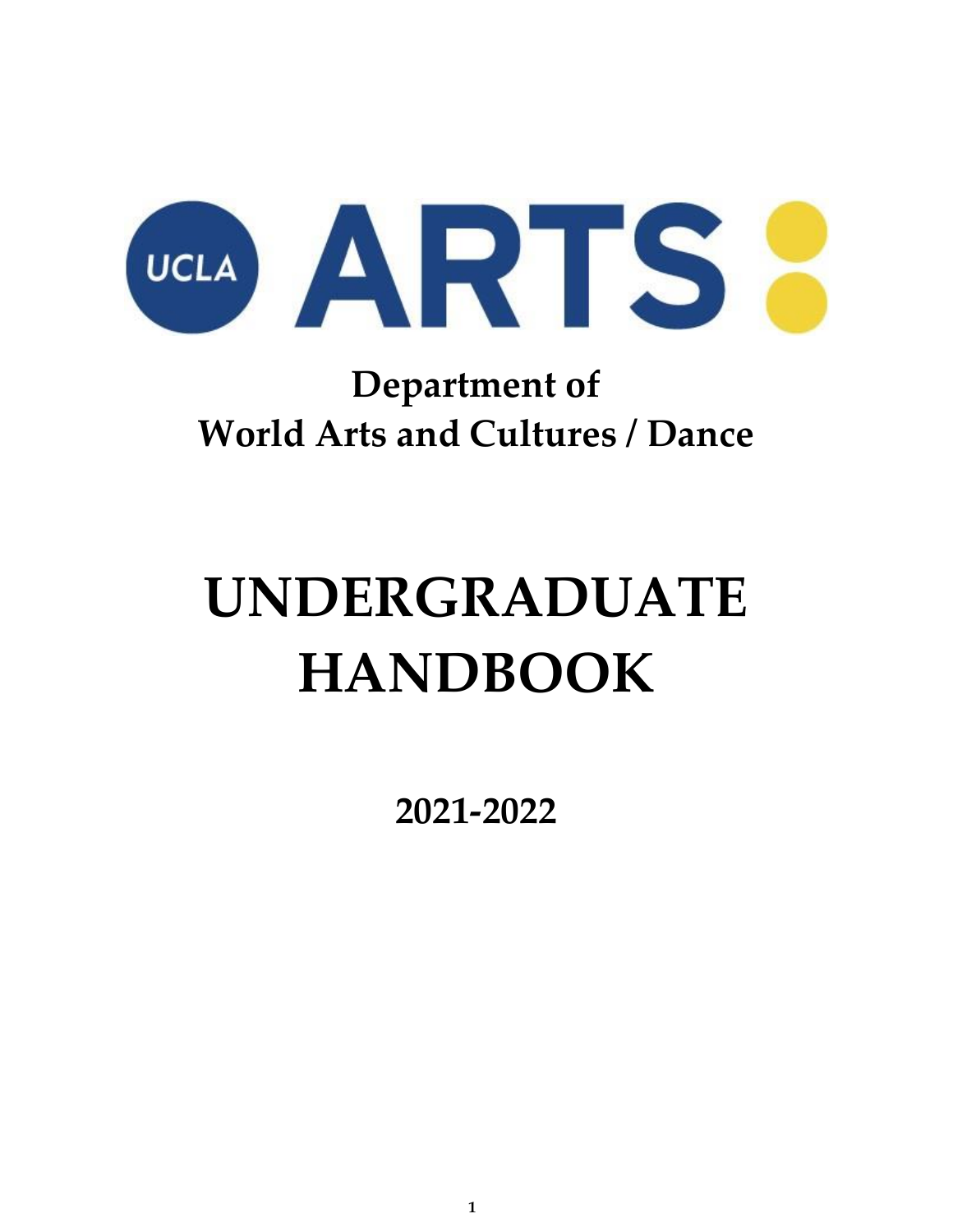## **TABLE OF CONTENTS**

| <b>DANCE MAJOR</b> |  |
|--------------------|--|
|                    |  |
|                    |  |
|                    |  |
|                    |  |
|                    |  |

## WORLD ARTS & CULTURES MAJOR

#### **INFORMATION ABOUT THE DEPARTMENT**

|--|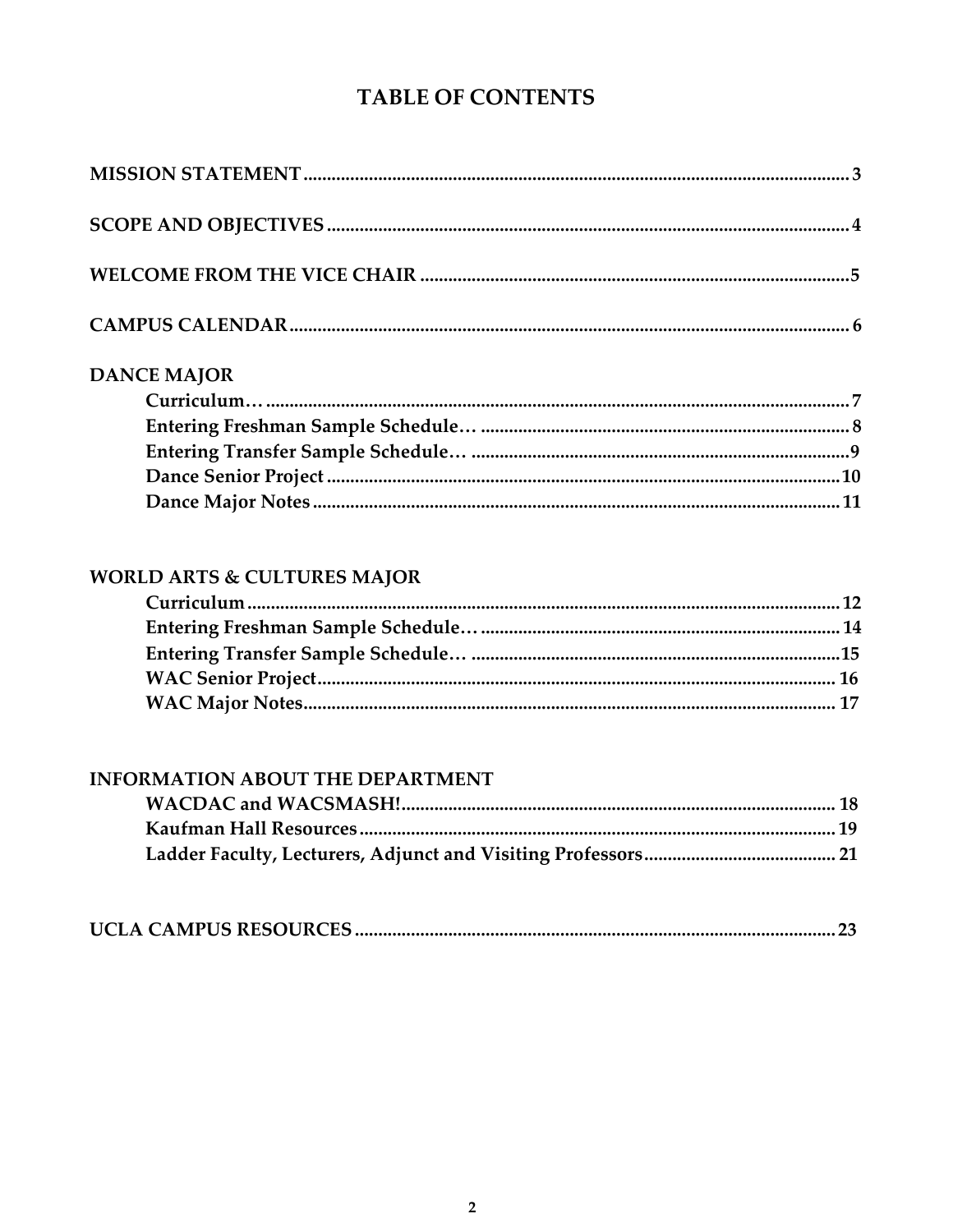## **WORLD ARTS AND CULTURES/DANCE - MISSION STATEMENT**

Defined by a dynamic blend of theory and practice, the UCLA Department of World Arts and Cultures/Dance is a premier program led by a renowned faculty of scholars, activists, curators, filmmakers, and choreographers dedicated to critical cross-cultural analysis and art-making. Our path-breaking programs are committed to academic excellence, diversity, freedom of expression, activism, and social transformation through the arts.

WACD is the place to innovate choreography, produce digital media, curate exhibitions, develop as an arts activist, and gain scholarly expertise in culture and the arts. With an emphasis on world arts, the department decenters Eurocentric perspectives by recognizing the value of visual arts and performance as modes of inquiry and ways of knowing. We draw upon multiple disciplines and artistic approaches while encouraging students to position their work within broad social contexts.

Our courses integrate theory, method, and practice and are grounded in diverse cultural artistic expressions. Topics include art as moral action, body politics, theories of performance, heritage and globalization studies, choreography, and corporeality/embodiment. Guided by an interdisciplinary faculty of artists, dance scholars and ethnographers, the academic programs in World Arts and Cultures/Dance are organized around three fundamental missions:

- *• The formulation of critical and intercultural insights into the nature of human creativity*
- *• The creation and interdisciplinary study of dance and other body-based modes of performance*
- *• Mutually beneficial engagement with the diverse cultural and artistic communities of Los Angeles*

In our World Arts and Cultures BA, we emphasize arts activism, visual cultures, and critical ethnographies. The Dance BA integrates composition, training, and improvisation, while challenging students to locate dance politically, culturally, and historically. The Art & Global Health Center enables undergraduate and graduate students to explore art as a life-saving activity.

This guide contains information regarding both the Department of World Arts and Cultures/Dance and UCLA and it is meant to help ease your transition into student life. Please do not hesitate to contact your respective WACD Undergraduate Student Affairs Officer (SAO) at any time should you need assistance. There is a BA in Dance Student Affairs Officer, Ashley Pham [\(ashleypham@arts.ucla.edu\)](mailto:ashleypham@arts.ucla.edu) and a BA in WAC Student Affairs Officer, Megan Taylor [\(m.taylor@arts.ucla.edu\)](mailto:m.taylor@arts.ucla.edu). You also have access to the School's Office of Student Services counselors at [students@arts.ucla.edu.](mailto:students@arts.ucla.edu)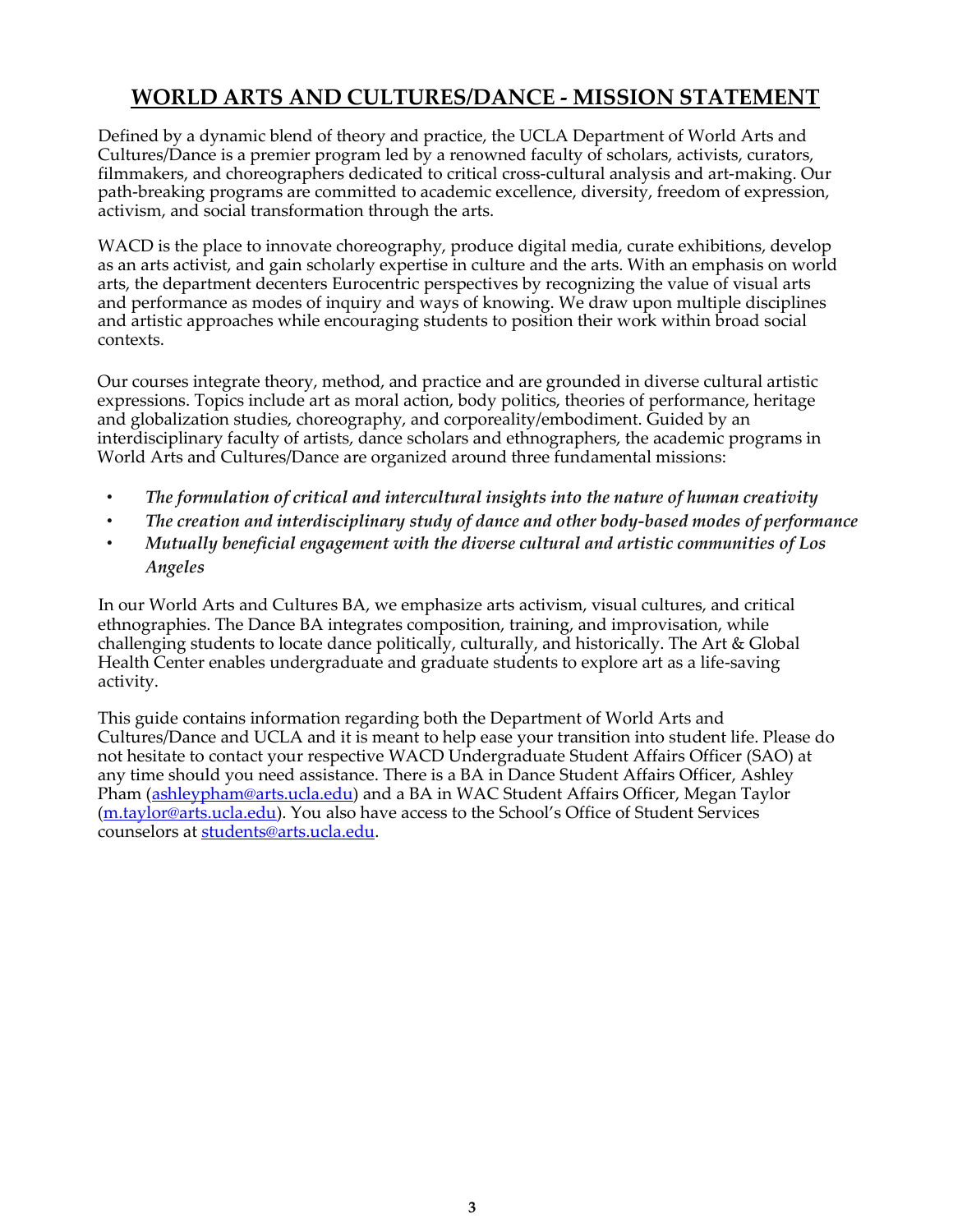## **WORLD ARTS AND CULTURES/DANCE - SCOPE AND OBJECTIVES**

While operating with considerable independence, our degree streams are unified by our common concern for aesthetic production, corporeality and performance, the dynamics of "tradition," and "culture-building" in contemporary societies. We forge connections between critical theory and artistic practice, and we attend to the changing social roles and responsibilities of artists and scholars of the arts in the United States and worldwide.

Working within this acutely interdisciplinary environment, the department's vision is to blend explorations in the library, the field, and the studio, to find unity through a shared engagement with problems of cultural and aesthetic diversity. All areas of our department promote interdisciplinary exploration and students are encouraged to combine rigorous scholarship, creative practice, and experiential learning.

The department is an interdisciplinary unit that finds its *raison d'etre* in a set of intellectual and artistic problems rather than an established academic discipline. Faculty members, who have international standing and are engaged in both creative artistic work and research, are interlocutors in dialogues about the frictions and flows implicated by the department's name. As such, World Arts and Cultures/Dance is defined by a dynamic interdisciplinary approach that encourages intercultural literacies and repertoires, including and transcending geography, ethnicity, class, and other distinctions of identity.

The **B.A. in Dance** thoroughly integrates learning to dance, learning to make dances, and critical interrogation of dance as a cultural practice. Students study a variety of dance movement practices throughout their studies. They enroll in a four-term sequence in dance composition, with additional opportunities to participate in the creation of their own dances, as well as working as dancers in the creation of new works by faculty members, graduate students, and visiting artists. Further, they engage in a core of four courses in the study of scholarly discourse around the body and dance, launching a critical inquiry into their own study of bodily practices, internalization of the embodied experience, and how bodily ideas and embodied experiences are interpreted and communicated, both locally and globally.

The **B.A. in World Arts and Cultures** highlights culture and representation as key perspectives for understanding creativity in local and global arenas. Three streams of cross-cultural and interdisciplinary study are available: arts activism, critical ethnographies, and visual cultures. These areas define the department commitment to a range of practices, including ethnography, activisms, visual and related expressive arts, documentary and short films, museum and curatorial studies, performance, and other creative perspectives and methods. Courses combine theory and practice and are grounded in culturally diverse artistic expressions.

All students are encouraged to complement the required set of core and elective departmental courses with others offered across campus, such as courses from ethnic and area studies programs, and may organize their course of study in relation to particular interests or professional goals (e.g., international comparative studies, intercultural studies, education, area specializations such as Africa, Asia, or Latin America, minority discourse, gender studies).

Our students have excelled in fields including technology and the arts, videography, documentary work, public service, education, theatrical/events production, performing arts, urban planning, law, environmental activism, public health, and medicine. They have made careers in community nonprofits and activist groups, government arts agencies, museums, and arts foundations, and as choreographers/performers in their own companies or with other professional organizations.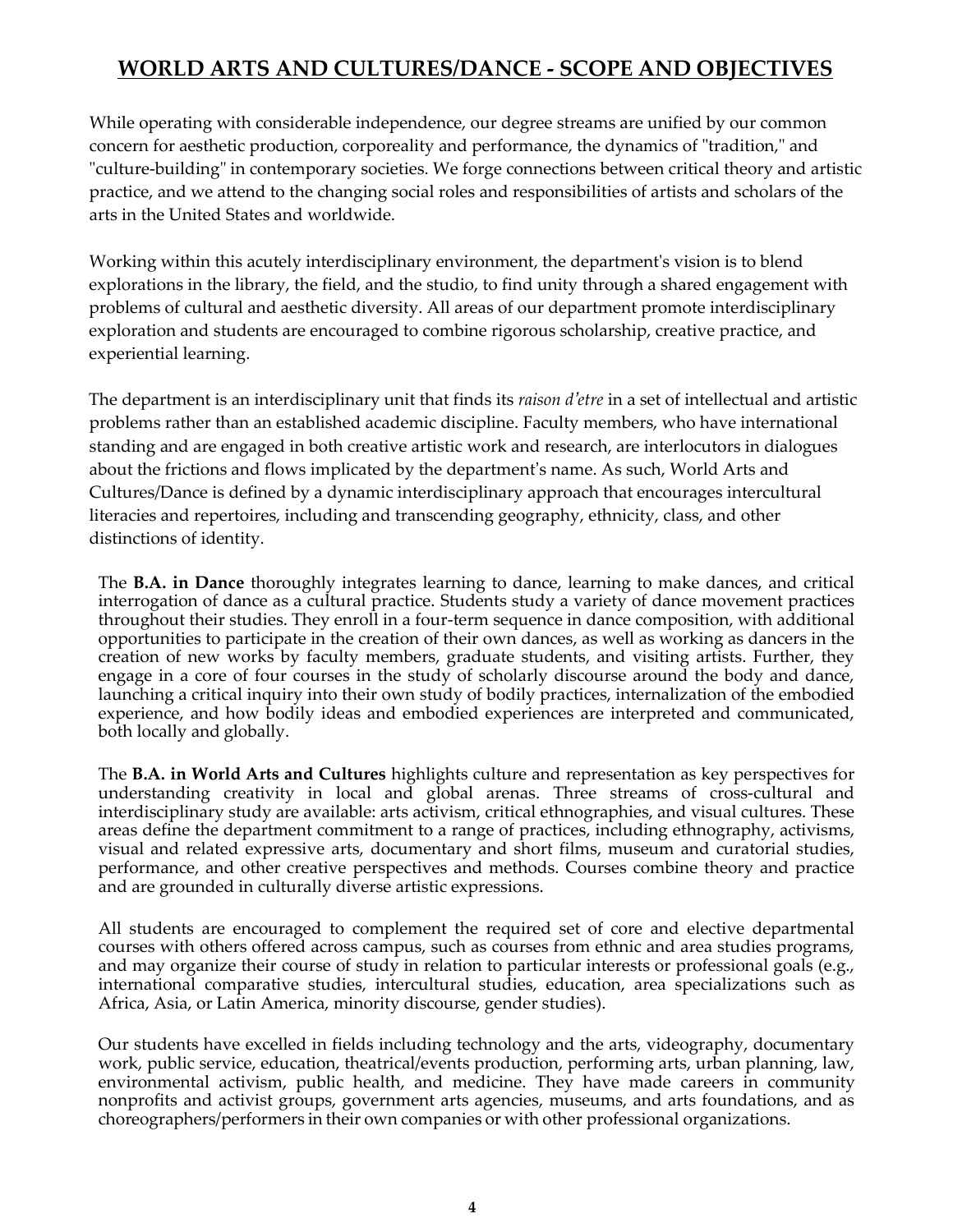## **A Welcome from the Vice Chair of Undergraduate Affairs**

Students, Welcome to WACD!

You are joining a community with an acclaimed faculty whose practice embraces choreography, scholarship, activism, media and filmmaking, and curation. WACD relishes the intersections in these practices and making these avenues available to you. The path of your future inquiries can be expansive, interdisciplinary and yet guided to form a highly individuated practice.

Our department encourages you to immerse yourself in student-centered learning. One expression of that is by participating in The World Arts and Cultures/Dance Advisory Council (WACDAC). This is a student representative forum for and by WACD undergraduates. WACDAC is where students express concerns, share the student experience, explore opportunities, and produce extra-curricular activities and creative projects. It is an undergraduate student forum based on your participation. Keep a heads-up for the first community meeting on WACDAC coming soon in the Fall Quarter.

We are very excited by this year's incoming class and the creative promise you bring. I personally am eager to meet and get to know you.

Sincerely, Cheng-Chieh Yu

## **Cheng-Chieh Yu, Vice Chair of Undergraduate Affairs**

Cheng-Chieh Yu joined the UCLA Department of World Arts and Cultures/Dance in 2001. She choreographs dance-theater and dance-for-camera projects that explore Asian and Asian-American profiles at intersections of social-political perspectives, gender ascription, and cultural hybridity. Yu's work has been commissioned by institutions internationally including the Chinese Information and Cultural Center (NYC) Danspace Project at St. Mark's Church (NYC), the Beijing Modern Dance Company and Guangdong Modern Dance Company in China, Sun-Shier Dance Theater, Creative Society Theater Group and the Taipei Dance Circle of Taiwan. In her research and teaching, Yu combines a rare synthesis of the kinesthetic languages of modernism, post-modernism and Asian martial movement forms. She is also affiliated with the UCLA Center for Chinese Studies.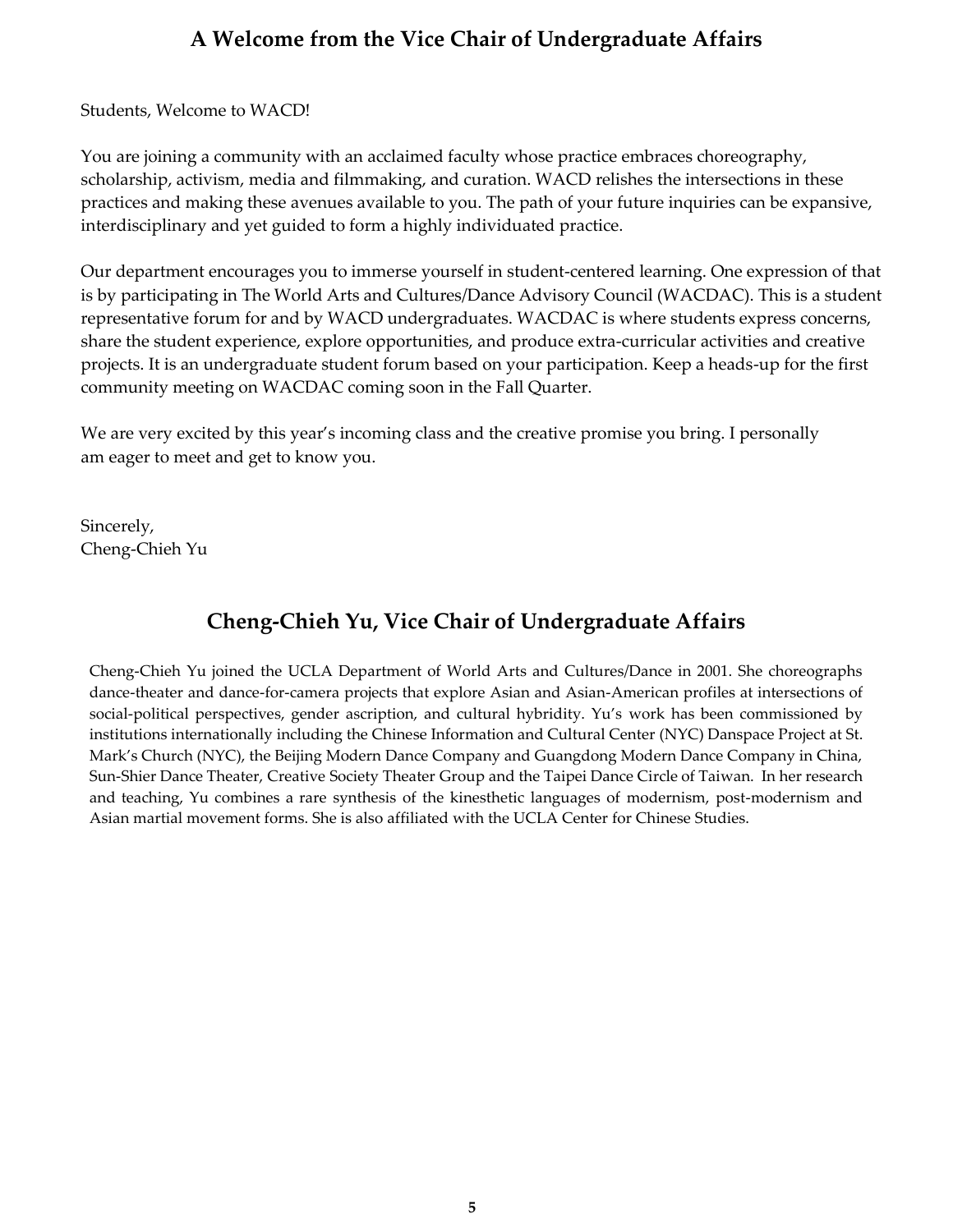#### **CAMPUS CALENDAR 2021-2022**

<http://www.registrar.ucla.edu/Calendars/Annual-Academic-Calendar>

#### **Fall Quarter 2021**

| Quarter begins                         | Monday, September 20            |
|----------------------------------------|---------------------------------|
| Instruction begins                     | Thursday, September 23          |
| Study List deadline (becomes official) | Friday, October 8               |
| Veterans Day holiday                   | Thursday, November 11           |
| Thanksgiving holiday                   | Thursday-Friday, November 25-26 |
| Instruction ends                       | Friday, December 3              |
| Common final exams                     | Saturday-Sunday, December 4-5   |
| Final examinations                     | Monday-Friday, December 6-10    |
| Quarter ends                           | Friday, December 10             |
| Christmas holiday                      | Thursday-Friday, December 23-24 |
| New Year's holiday                     | Thursday-Friday, December 30-31 |
| Winter campus closure                  | TBD                             |

## **Winter Quarter 2022**

| Quarter begins                         | Monday, January 3            |
|----------------------------------------|------------------------------|
| Instruction begins                     | Monday, January 3            |
| Study List deadline (becomes official) | Friday, January 14           |
| Martin Luther King, Jr, holiday        | Monday, January 17           |
| Presidents' Day holiday                | Monday, February 21          |
| Instruction ends                       | Friday, March 11             |
| Common final exams                     | Saturday-Sunday, March 12-13 |
| Final examinations                     | Monday-Friday, March 14-18   |
| Quarter ends                           | Friday, March 18             |

## **Spring Quarter 2022**

| Quarter begins                                         | Wednesday, March 23            |
|--------------------------------------------------------|--------------------------------|
| Cesar Chavez holiday                                   | Friday, March 25               |
| Instruction begins                                     | Monday, March 28               |
| Study List deadline (becomes official) Friday, April 8 |                                |
| Memorial Day holiday                                   | Monday, May 30                 |
| Instruction ends                                       | Friday, June 3                 |
| Common final exams                                     | Saturday-Sunday, June 4-5      |
| Final examinations                                     | Monday-Friday, June 6-10       |
| Quarter ends                                           | Friday, June 10                |
| <b>WACD Commencement</b>                               | See Commencement website - TBC |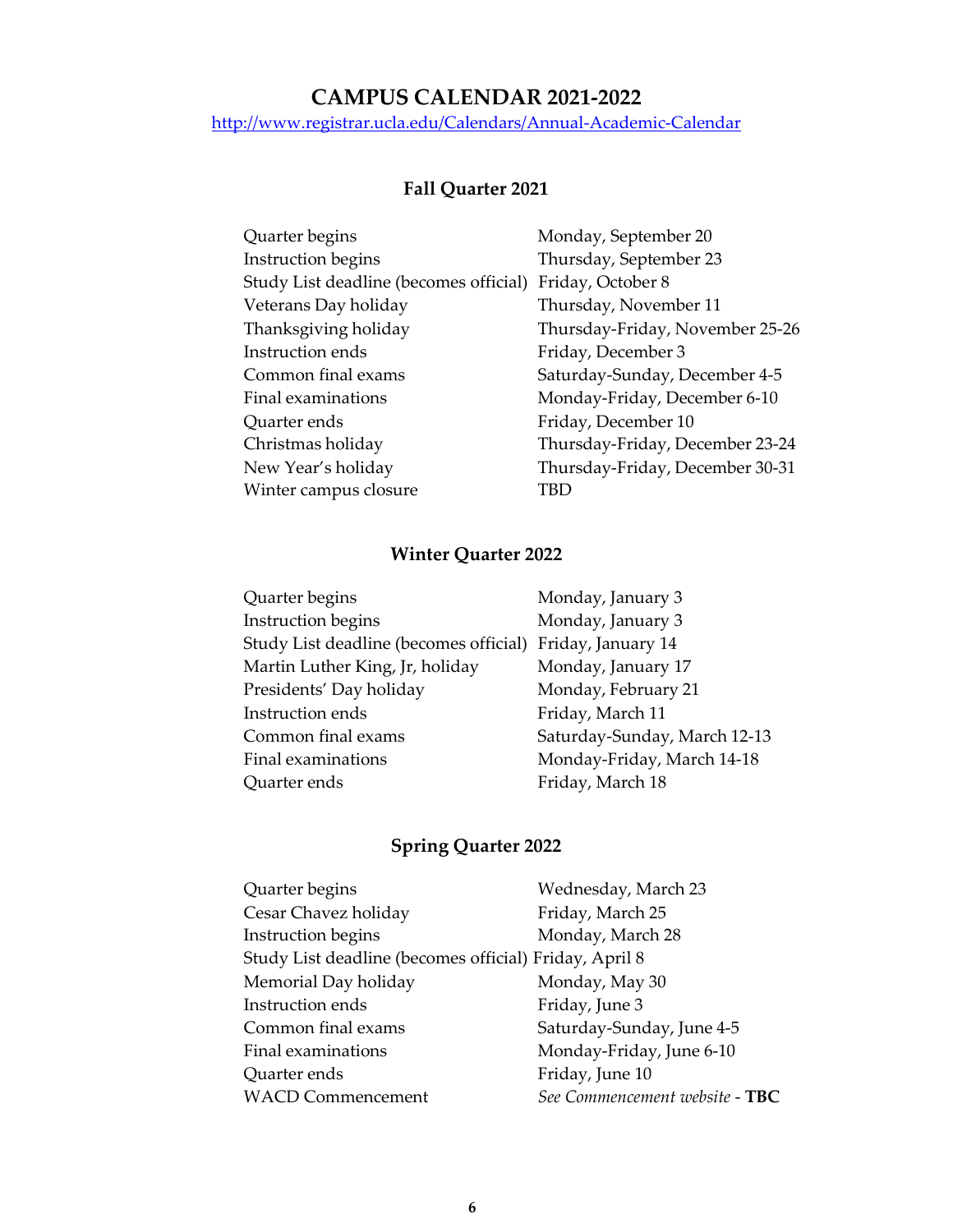## **DEPARTMENT OF WORLD ARTS AND CULTURES/DANCE DANCE MAJOR**

#### **I. Preparation for the Major - 26 Units:** DANCE 1 Global Perspectives on Dance 5 units DANCE 16 Beginning Improvisation in Dance 2 units DANCE 44 World Dance Histories 5 units DANCE 45 Introduction to Dance Studies 4 units 4 units DANCE 67A Theories & Methods in Dance Composition I: Languages 4 units DANCE 67B Theories & Methods in Dance Composition II: Processes 4 units DANCE 70 Production Practicum 2 units

**II. Movement Arts/Dance Practices - 48 lower/upper division units (a minimum of two courses per quarter until completion are strongly recommended):**

**Modern/Post-Modern, Ballet, West African, Hip-Hop and Partnering 20 units** Select from - DANCE 6, 9, 13, 15, 56, 59, 63, 65, C106A, C109A, C113A, C115, 116

**Advanced Modern/Post-Modern, Ballet, West African, Hip-Hop and Partnering 10 units** 6 units of a 1<sup>st</sup> dance style <u>AND</u> another 4 units of a 2<sup>nd</sup> dance style Select from - DANCE C106A, C109A, C113A, C115, or 116

| <b>Elective Practices</b>                                                                      | 18 units |
|------------------------------------------------------------------------------------------------|----------|
| Select from – DANCE 5, 10, 11, 12, 16, 52, 60, C112A, 116, 159, 160, WL ARTS 55, 78*, 80, 178* |          |
| (*Note: No more than 8 combined units of WL ARTS 78 & 178 may apply toward this requirement)   |          |

#### **III. Upper Division Major – 28 Units:**

| DANCE 101 Theories of Dance                                       | 5 units |
|-------------------------------------------------------------------|---------|
| DANCE 117A Theories & Methods in Dance Composition III: Locations | 4 units |
| DANCE 117B Theories & Methods in Dance Composition IV: Impacts    | 4 units |

- **IV. Primary Focus - 10 units of coursework selected from one area of study below**
- **V. Secondary Focus - 5 additional units of coursework selected from a second area of study below:**
- (A) **Creative Inquiry as Research** DANCE 114\*, 116, 117C, C122, 169, 70, C171, 174A, 174B, C180, or other upper division courses as approved by faculty *(\*Note: No more than 8 units of 114 may apply toward this requirement)*
- (B) **Critical Dance Studies** DANCE C145, C152, M157, 158, 169, 160, CM168, C171, WL ARTS 199, or other upper division courses as approved by faculty
- (C) **Dance and Civic Engagement** DANCE 114, 165, 166, 167, C184, WL ARTS 100A, 100B, 103, 144, 160\*, 177SL,195, or other upper division courses as approved by faculty *(\*\*Note: No more than 8 units of 114 and/or 160 may apply toward this requirement)*

## **TOTAL UNITS REQUIRED: 102**

VI. Optional Senior Project, DANCE 186A, 186B (consult with faculty mentor) 10 units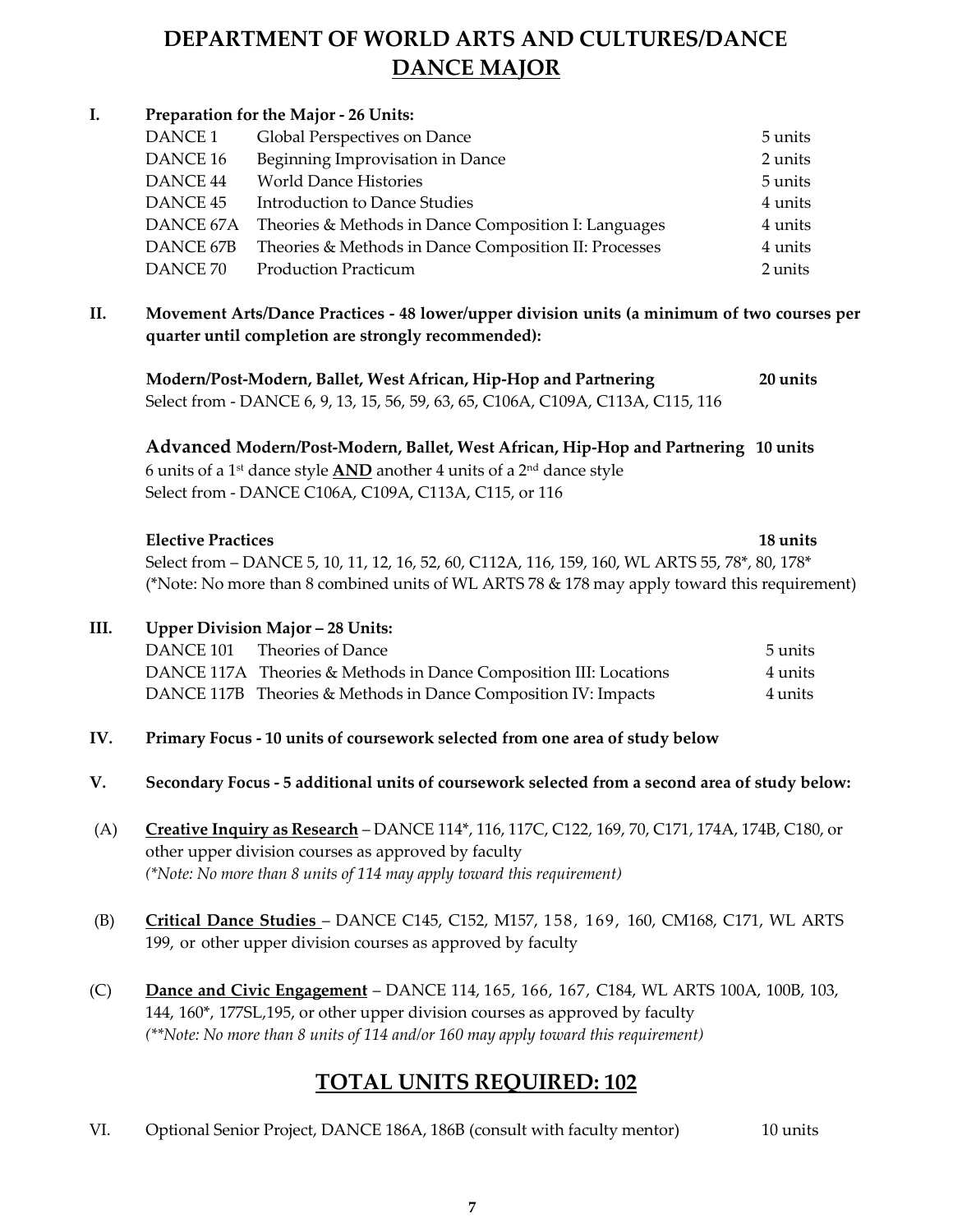## Sample Schedule for an Incoming **FIRST YEAR** Student

Below is a sample four-year plan outlining the graduation requirements for an **entering first year student**  pursuing the Dance Major. Courses in **BOLD** are the required lower and upper division courses for the major and should be taken any quarter during the year indicated when available. This sample schedule is a **suggestion** as to how a student may complete their major in order to graduate within 4 years. Please note, **course offerings are subject to change and classes may be full by the time of enrollment appointments** but it is the student's responsibilityto ensure all major requirements are met. **Students need to consult with WACD Undergraduate Student Affairs Officer every quarter to confirm specific course selections for their major.**

| FRESHMAN YEAR (15-16 units per quarter with added University/School required courses) |                             |                                                    |
|---------------------------------------------------------------------------------------|-----------------------------|----------------------------------------------------|
| <b>Fall</b>                                                                           | Winter                      | <b>Spring</b>                                      |
| Dance 1 (5 units)                                                                     | Dance 16 or 70 (2 units)    | <b>Dance 70 (2 units)</b> -If not taken prior term |
| Dance 16 or 70 (2 units)                                                              | Dance 44 (5 units)          | Dance 45 (4 units)                                 |
| Movement Practice (2 units)                                                           | Movement Practice (2 units) | Movement Practice (2 units)                        |
| Movement Practice (2 units)                                                           | Movement Practice (2 units) | Movement Practice (2 units)                        |

| SOPHOMORE YEAR (14-18 units per quarter with added University/School required courses) |                             |                                        |
|----------------------------------------------------------------------------------------|-----------------------------|----------------------------------------|
| <b>Fall</b>                                                                            | Winter                      | <b>Spring</b>                          |
| Dance 67A (4 units)**                                                                  | Dance 67B (4 units) **      | Primary or Secondary Focus (2-5 units) |
| Movement Practice (2 units)                                                            | Movement Practice (2 units) | Movement Practice (2 units)            |
| Movement Practice (2 units)                                                            | Movement Practice (2 units) | Movement Practice (2 units)            |

| JUNIOR YEAR (12-20 units per quarter with added University/School required courses) |                                 |                                   |  |
|-------------------------------------------------------------------------------------|---------------------------------|-----------------------------------|--|
| <b>Fall</b>                                                                         | Winter                          | <b>Spring</b>                     |  |
| Dance 117A or 117B (4 units) **                                                     | Dance 117A or 117B (4 units) ** | DANCE 101 (5 Units)               |  |
| Primary or Secondary Focus                                                          | Primary or Secondary Focus      | Primary or Secondary Focus course |  |
| course (2-5 units)                                                                  | course (2-5 units)              | $(2-5$ units)                     |  |
| Movement Practice (2 units)                                                         | Movement Practice (2 units)     | Movement Practice (2 units)       |  |
| Movement Practice (2 units)                                                         | Movement Practice (2 units)     | Movement Practice (2 units)       |  |

| SENIOR YEAR (12-18 units per quarter with added University/School required courses) |                             |                                                         |  |
|-------------------------------------------------------------------------------------|-----------------------------|---------------------------------------------------------|--|
| <b>Fall</b>                                                                         | Winter                      | <b>Spring</b>                                           |  |
| Primary or Secondary Focus                                                          | Primary or Secondary Focus  | Primary or Secondary Focus                              |  |
| $(2-5 \text{ units})$                                                               | $(2-5$ units)               | $(2-5 \text{ units}) - If not taken prior \& completed$ |  |
|                                                                                     | Optional Sr Honors Project  | Optional Sr Honors Project                              |  |
|                                                                                     | (DANCE 186A) (5 units)      | $(DANCE 186B)$ (5 units)                                |  |
| Movement Practice (2 units)                                                         | Movement Practice (2 units) | Movement Practice (2 units)                             |  |
| Movement Practice (2 units)                                                         | Movement Practice (2 units) | Movement Practice (2 units)                             |  |

\*General Education (GE) and School requirement courses, ideally should be completed by the end of junior year, if not prior.

- Dance 1 will fulfill the A&A Diversity Requirement
- Dance 45 will fulfill the Visual and Performance Arts Analysis GE

\*\*DANCE 16, 67A and 67B are prerequisites of 117A/117B and should be taken in that order; and Dance 44 and 45 are prerequisites of 101 and should also be taken in that order.

\*\*117A and 117B may be taken out of sequence.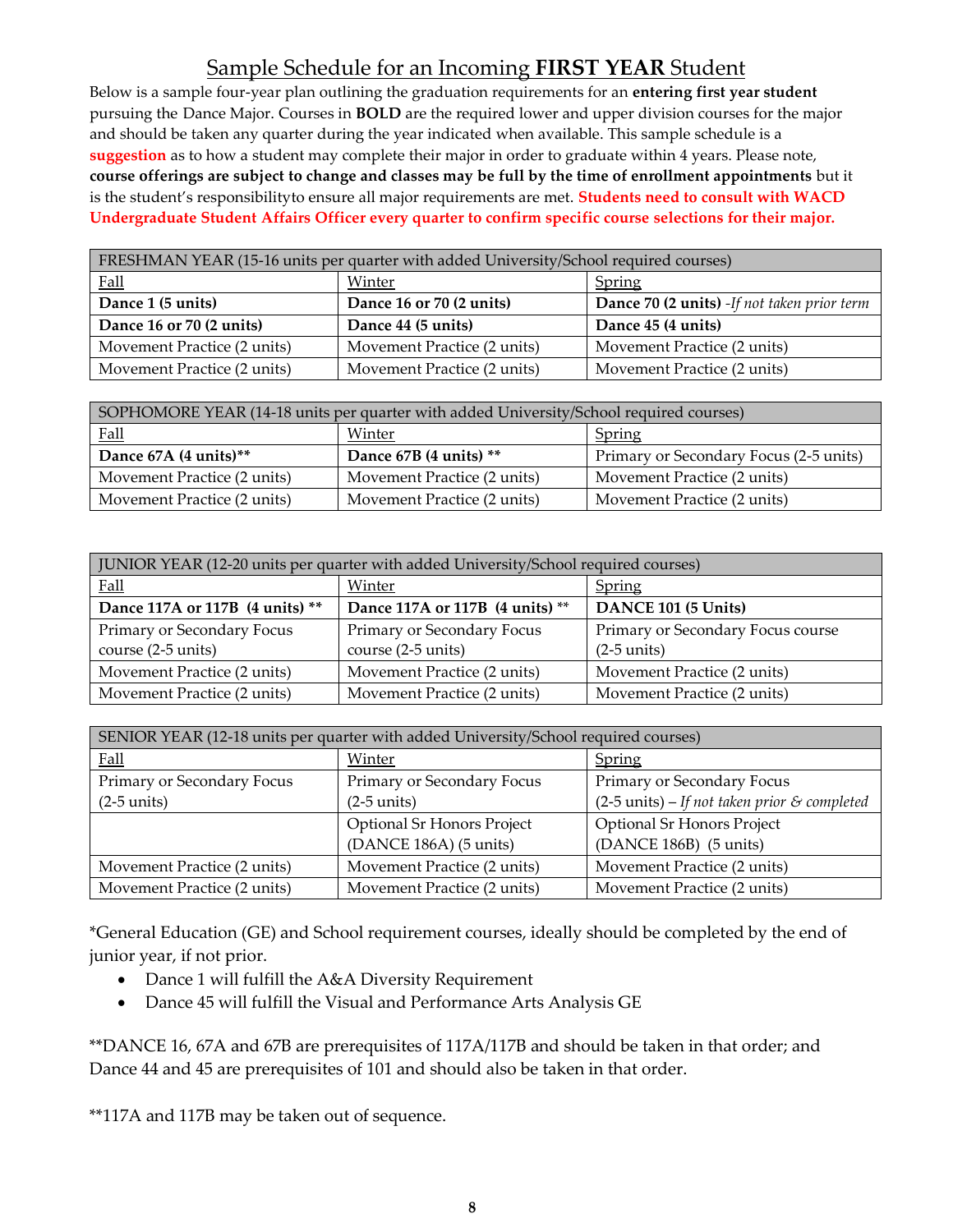## Sample Schedule for an Incoming **TRANSFER** Student

Below is a sample two-year plan outlining the graduation requirements for an **entering transfer student** pursuing the Dance Major. **This plan assumes that all general education requirements (including the Foreign Language Requirement) have been met. The plan also assumes that the student will have received at least 20 quarter units of Dance Movement Practice credits at the time of their entrance into the major.**

Courses in **BOLD** are the required lower and upper division courses for the major and should be taken any quarter during the year indicated when available. This sample schedule is a **suggestion** as to how a student may complete their major in order to graduate within 2 years. Please note, **course offerings are subject to change and classes may be full by the time of enrollment appointments** but it is the student's responsibility to ensure all major requirements are met. **Students need to consult with WACD Undergraduate Student Affairs Officer every quarter to confirm specific course selections for their major.**

| JUNIOR YEAR (13-20 units per quarter including any added outside courses) |                            |                                   |  |
|---------------------------------------------------------------------------|----------------------------|-----------------------------------|--|
| Fall                                                                      | Winter                     | <b>Spring</b>                     |  |
| Dance 1 (5 units)                                                         | Dance 44 (5 units)         | Dance 45 (4 units)                |  |
| Dance 16 or 70 (2 units)                                                  | Dance 67A (4units)         | Dance 67B (4 units)               |  |
| Primary or Secondary Focus                                                | Dance 16 or 70 (2 units)   | <b>Primary or Secondary Focus</b> |  |
| course (2-5 units)                                                        |                            | $(2-5$ units)                     |  |
|                                                                           | Primary or Secondary Focus | Primary or Secondary Focus        |  |
|                                                                           | course (2-5 units)         | course (2-5 units)                |  |
| Technique (2 units)                                                       | Technique (2 units)        | Technique (2 units)               |  |
| Technique (2 units)                                                       | Technique (2 units)        | Technique (2 units)               |  |
| Technique (2 units)                                                       | Technique (2 units)        | Technique (2 units) or Dance      |  |
|                                                                           |                            | $70 - if not taken prior$         |  |

| SENIOR YEAR (16-20 units per quarter including any added outside courses) |                                   |                                              |  |
|---------------------------------------------------------------------------|-----------------------------------|----------------------------------------------|--|
| Fall                                                                      | Winter                            | <b>Spring</b>                                |  |
| Dance 117A or 117B (4 units)                                              | Dance 117A or 117B (4 units)      | Dance 101 (5 units)                          |  |
|                                                                           |                                   |                                              |  |
|                                                                           | <b>Primary or Secondary Focus</b> | Primary or Secondary Focus                   |  |
|                                                                           | $(2-5 \text{ units})$             | $(4-5 \text{ units})$ – If not taken prior & |  |
|                                                                           |                                   | completed                                    |  |
| <b>Primary or Secondary Focus</b>                                         | Optional Sr. Honors Project       | Optional Sr. Honors Project                  |  |
| $(2-5$ units)                                                             | (DANCE 186A - 5 units)            | (DANCE 186B - 5 units)                       |  |
| Technique (2 units)                                                       | Technique (2 units)               | Technique (2 units)                          |  |
| Technique (2 units)                                                       | Technique (2 units)               | Technique (2 units)                          |  |
| (Technique (2 units)                                                      | Technique (2 units)               | Technique (2 units)                          |  |

\*\*DANCE 16, 67A and 67B are prerequisites of 117A/117B and should be taken in that order; and Dance 44 and 45 are prerequisites of 101 and should also be taken in that order.

\*\*117A and 117B may be taken out of sequence.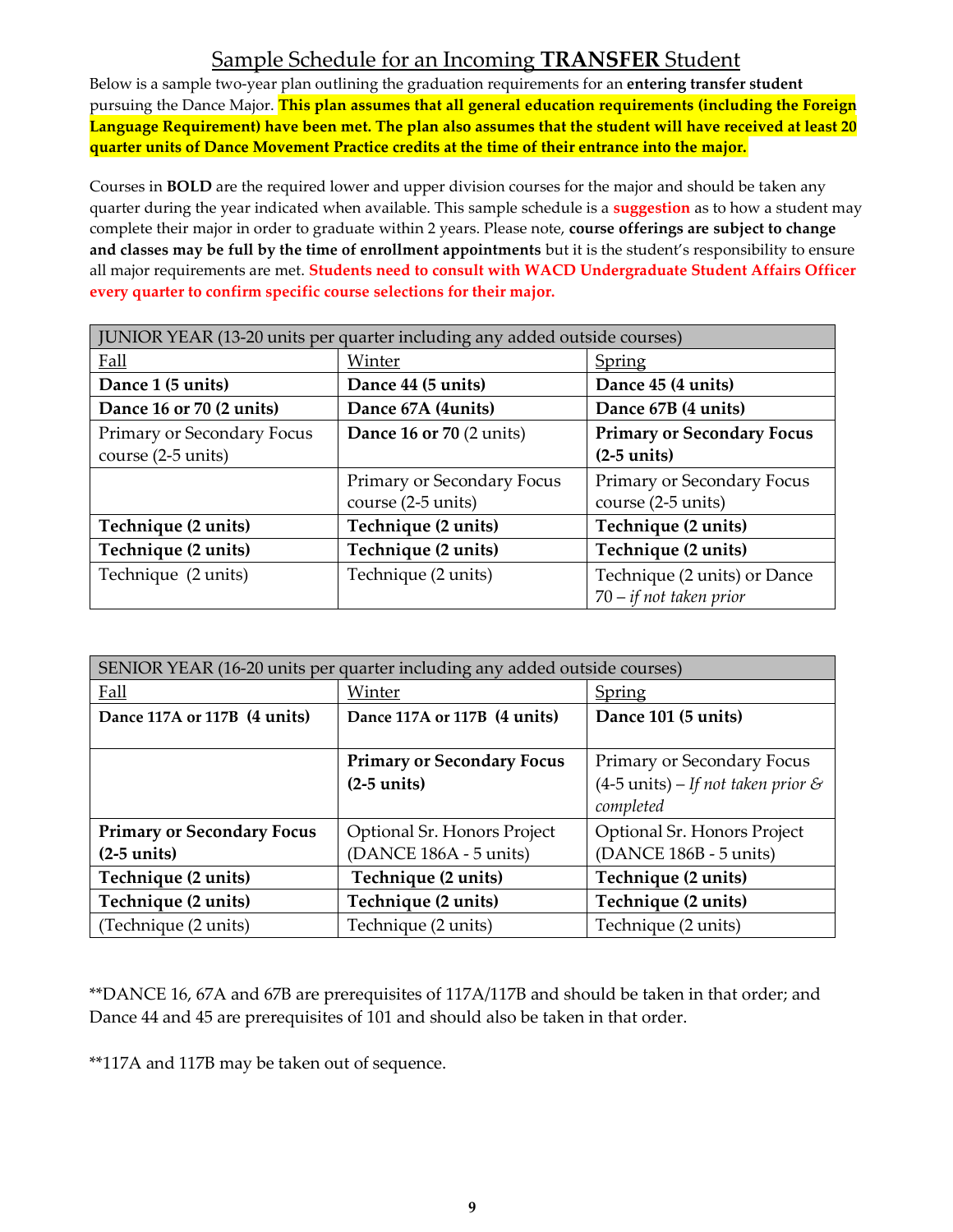#### SENIOR PROJECT IN DANCE

The Senior Project in Dance (Dance 186A and 186B) is an OPTION for the Dance major. The Senior Project in Dance is intended as a capstone experience, a creative culmination of students' studies in WACD. It is an in-depth, rigorous endeavor; an opportunity to apply the skills and knowledge that each student has accumulated. It can be a launchpad for individual career vectors. Through these projects, individual students begin developing networks of relationships with others working in their fields of interest both within and outside the university. Only the strongest proposals will be considered.

The collective aspect of the experience is also very important. By tracking and supporting each other's processes, students will have the opportunity to problem-solve, to hone critical thinking skills across disciplinary lines, and to develop abilities to articulate that thinking.

The Senior Project in Dance course sequence meets both winter and spring quarter of the senior year with the final presentation of the project in the spring quarter showcase.

#### **Preparation for the Senior Project in Dance:**

Students planning to present Senior Projects will work closely with the instructor in the winter and spring in order to be appropriately prepared to present their work publicly. Students are required to complete the following courses prior to or by the winter term: Dance 67A, 67B, 117A and 117B. In addition to the required DANCE 70 production credit, performance-based students are strongly encouraged to take DANCE C171 (Topics in Production Design) to strengthen their knowledge of production. Prior completion of choreographic or project-creation work must be evident. Students are strongly encouraged to present choreographic works on or off campus prior to beginning their Senior Project in Dance. If a student's project involves a video component, they are required to have successfully completed a video production course (such as DANCE C180) prior to Winter quarter of their senior year.

Students making presentations based on projects they have undertaken in the community, either as part of a school system or as community-based projects, are expected to have completed an individual course of study at UCLA specifically relevant to their project. For example, if a student wishes to develop a presentation around their work in the schools, they would complete coursework through such departments as WACD, The Visual and Performing Arts Education Minor (VAPAE), Education, Arts Education, etc. so as to better prepare prior to their Senior Project in Dance work.

Students planning to use video, HTML-based web design, or computer graphics must have prior experience in these technologies. Students planning to work collaboratively or to create interdisciplinary projects that cross the boundary between scholarship and performance should be prepared to specify their plans in considerable detail. (While we do want to encourage collaborative work, students should be aware that expectations for a project involving two creators are twice as high as those for an individual project.)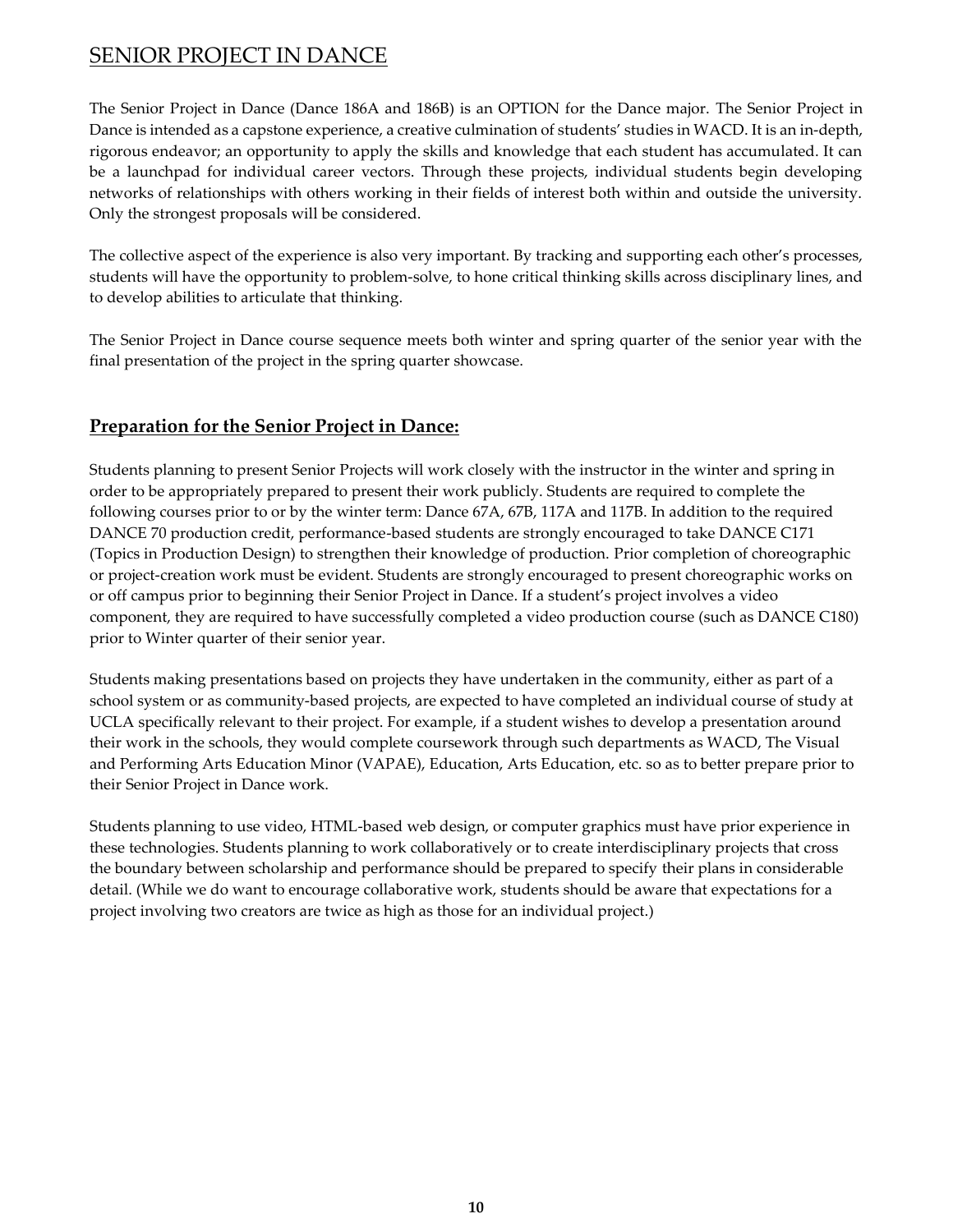#### **NOTES:**

- **1. Students must meet with the Undergraduate Student Affairs Officer at least once every quarter.**
- 2. To be considered a full-time student (*especially for the purpose of financial aid*), students **must** be enrolled in a minimum of 12 units each quarter.

**ONLY offered as Pass/No Pass.** 3. All courses for the major MUST be taken for a letter-grade. The only exception is when the course is

- 4. Students must carry a 3.0 overall GPA and a 3.0 GPA from the previous quarter (with all courses passed) in order to take over 20 units in any given quarter. To take over 20 units any quarter requires approval by The School of the Arts and Architecture [\(students@arts.ucla.edu\)](mailto:students@arts.ucla.edu).
- 5. Students are required to complete 48 units of Movement Practice, which is approximately two movement courses per quarter. Should a student become injured during any given quarter, they will need to discuss the injury with their instructor(s) to assess whether the student will be unable to participate in more than two weeks of their movement practice course(s). If the instructor(s) determines that the injury will prevent the student from participating in their course(s) for more than two weeks, the student is *highly recommended* to DROP the course(s). The deadline to DROP non-impacted courses is the Friday of  $4<sup>th</sup>$  week each quarter and students can drop through MyUCLA. Should the injury occur after the  $4<sup>th</sup>$  week of instruction, the student is responsible for obtaining the LATE DROP petition from the Student Affairs Office (148 Kaufman) or the Office of Student Services (2200 Broad). Both the student and instructor will need to fill out the front and back of the petition explainingthe type of injury, why the student is unable to participate in more than two weeks of instruction, and submit the petition to the Office of Student Services as soon as possible. Please note, that approved LATE DROP petitions are assessed a LATE DROP fee and the drop will be noted on the transcript. Students who acquire an injury are also encouraged to reach out to the Center for Accessible Education to request any needed support. More information about Dropping Classes: <https://registrar.ucla.edu/registration-classes/study-list/drop-a-class>
- **6. DANCE 70 is offered every quarter. This required class offers credit to students when they help with the production of a departmental performance or event.**
	- **a. Freshman should take this course by the end of their sophomore year**
	- **b. Transfer students should take this course by the end of their first year**
- 7. Senior Projects (Dance 186A & 186B) are **OPTIONAL** and not required. Students should consult with the Undergraduate Student Affairs Officer for more information.
- 8. Transfer course equivalents for the major can be determined when meeting with the WACD Undergraduate Student Affairs Officer.
- 9. Refer to UCLA's School of the Arts and Architecture Proficiency and General Education Requirements for University/School requirements in order to graduate.
- **upper division level, and 12 units must be designated as Upper Division Non-Major.** 10. UCLA requires that of the minimum 180 units required to graduate. At least 64 units must be at the
- 11. Students planning on studying abroad must receive pre-approval from the School of the Arts and Architecture. It is **highly recommended** for students to meet with the WACD Undergraduate Student Affairs Officer for course planning **before** planning to apply for a study abroad program.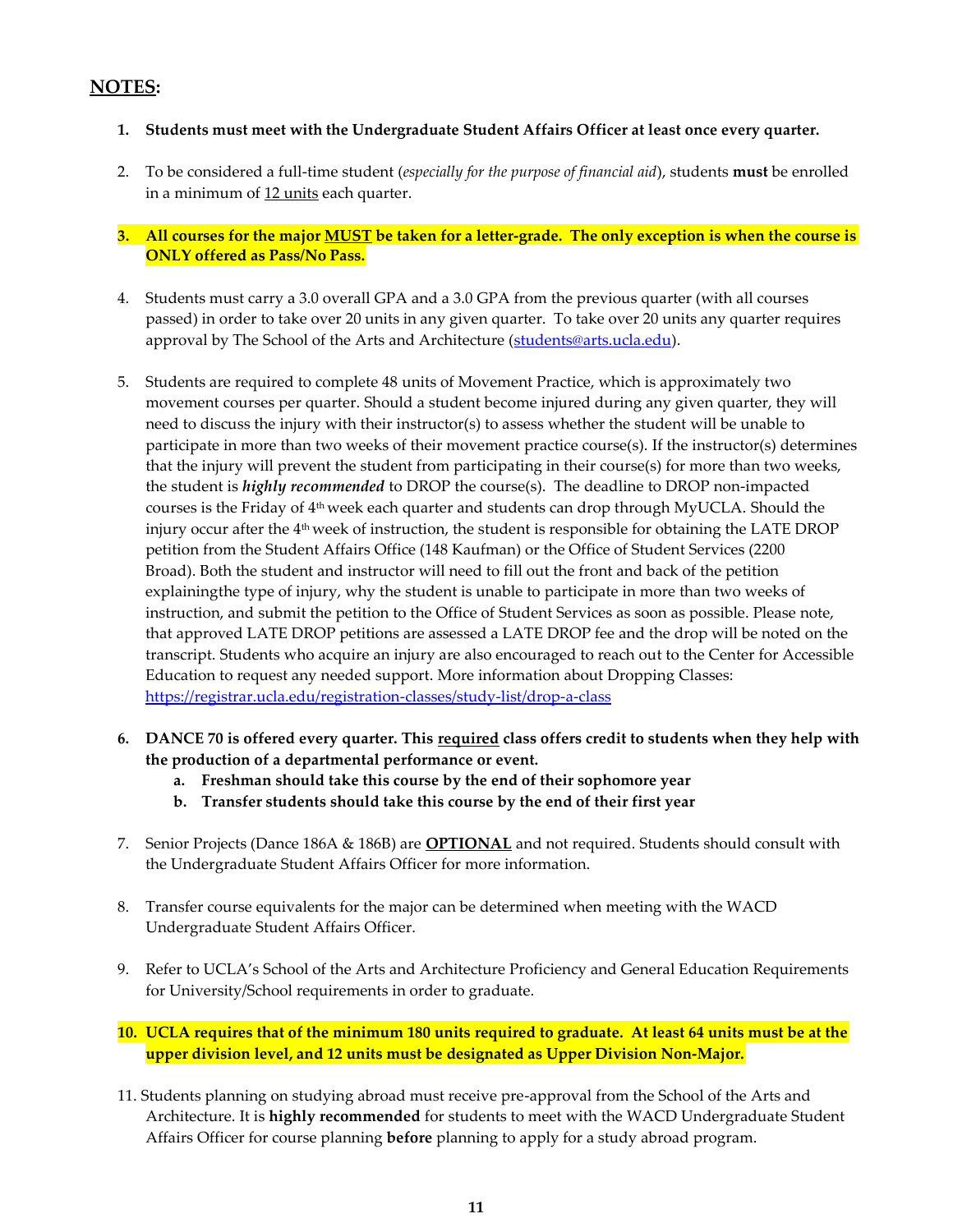## **DEPARTMENT OF WORLD ARTS AND CULTURES/DANCE WORLD ARTS AND CULTURES MAJOR**

#### **I. Preparation for the major - 25** U**nits**

#### A. Required introductory stream courses:

| WL ARTS 1                | Intro to World Arts and Cultures                                   | 5 units |
|--------------------------|--------------------------------------------------------------------|---------|
| WL ARTS 24               | World Arts/Local Lives                                             | 5 units |
| WL ARTS 33               | Colonialisms and Resistance                                        | 5 units |
| B. Required core course: |                                                                    |         |
| WL ARTS 20               | Culture: An Introduction                                           | 5 units |
|                          | C. Elective - Choose one course from those listed below (5 units): |         |
| WL ARTS 2                | <b>Lower Division Seminar</b>                                      | 5 units |
| WL ARTS M23              | Intro to American Indian Studies                                   | 5 units |
| <b>WL ARTS 51W</b>       | Aliens, Psychics and Ghosts (Writing Intensive)                    | 5 units |
|                          | *Other lower division WL Arts course as approved by faculty*       |         |
|                          |                                                                    |         |

#### **II. The Major - 45 Units**

A. Required core courses (15 units):

| WL ARTS 100A/B | Art as Moral Action or Art as Social Action | 5 units |
|----------------|---------------------------------------------|---------|
| WL ARTS 104    | Representations: Theories and Practices     | 5 units |
| WL ARTS 124    | Intro to Field-Based Research Methods       | 5 units |
|                |                                             |         |

B. Required Stream Courses: students must complete a total of 20 units where **a minimum of** 12 units **must come from one stream.** Students may also petition outside upper division coursework as approved by faculty.

#### 1. **Visual Cultures Stream**

| a.             | WL ARTS 120                 | Topics in Cultural Studies, with faculty approval | 4 units       |
|----------------|-----------------------------|---------------------------------------------------|---------------|
| $\mathbf{b}$ . | WL ARTS M125A/B/C           | Beyond Mexican Mural                              | 4 units       |
| $C_{\cdot}$    | <b>WL ARTS M125AL/BL/CL</b> | Beyond the Mexican Mural Laboratory               | $4-2-2$ units |
| $d_{\cdot}$    | <b>WL ARTS M126</b>         | Whose Monument Where                              | 4 units       |
| e.             | <b>WL ARTS M128</b>         | Chicana Arts and Artists                          | 4 units       |
| f.             | <b>WL ARTS CM130</b>        | Space and Place                                   | 4 units       |
| g.             | WL ARTS 133                 | Textiles of the World                             | 4 units       |
| h.             | <b>WL ARTS C138</b>         | American Indian Arts in Performance               | 4 units       |
| i.             | <b>WL ARTS C139</b>         | Afro-Caribbean Ritual Arts: Vodou Santeria        | 4 units       |
| $\cdot$        | WL ARTS 143B                | Intro to Museology: Exhibitions & Education       | 5 units       |
| k.             | <b>WL ARTS C145</b>         | <b>Curating Cultures</b>                          | 4 units       |
| 1.             | <b>WL ARTS C146</b>         | Politics of Performance                           | 4 units       |
| m.             | WL ARTS C152                | <b>Visual Cultures</b>                            | 4 units       |
| n.             | WL ARTS 174A                | Projects in World Arts and Cultures               | 2 units       |
| O.             | <b>WL ARTS 174B</b>         | Projects in World Arts and Cultures               | 4 units       |
| p.             | <b>WL ARTS M179A</b>        | Cultural Heritage and Representation of Identity  | 5 units       |
| q.             | <b>WL ARTS C180</b>         | Video Production in Arts                          | 4 units       |
| r.             | <b>WL ARTS 181</b>          | Ethnographic Film                                 | 4 units       |
| S.             | <b>WL ARTS C182</b>         | Film and Feminism                                 | 5 unit        |
| t.             | <b>WL ARTS C184</b>         | Documentary: Theories and Approaches              | 5 units       |
| u.             | WL ARTS M187                | Indigenous Film                                   | 5 units       |
| $V_{\cdot}$    | <b>WL ARTS 195</b>          | Community or Corporate Internship                 | 2-4 units     |
|                | w. WL ARTS 199              | Directed Research                                 | 2-4 units     |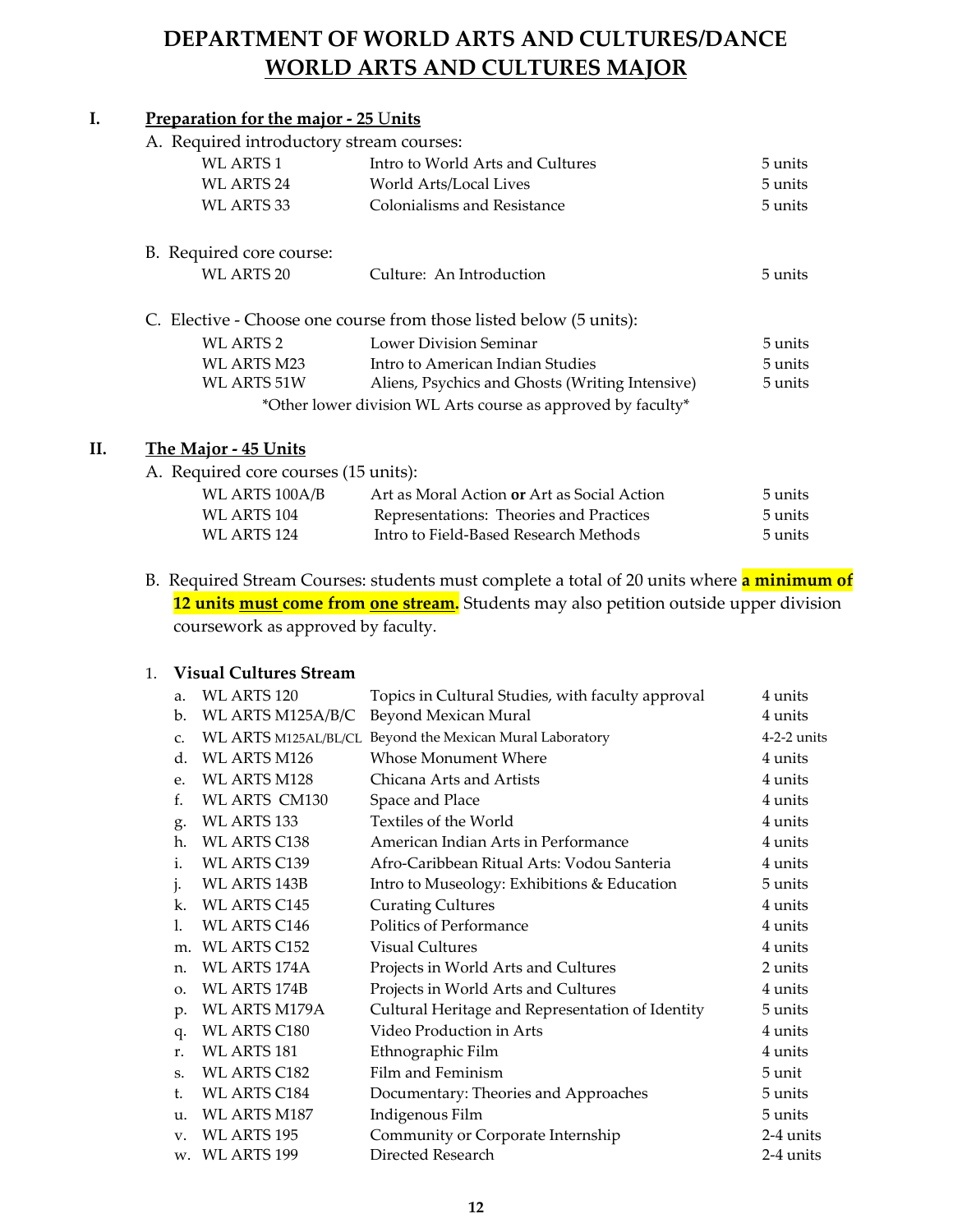#### **2. Critical Ethnographies Stream**

| WL ARTS 120<br>a.              | Topics in Cultural Studies, with faculty approval | 4 units   |
|--------------------------------|---------------------------------------------------|-----------|
| b. WL ARTS 121                 | Ethnography and Performance                       | 4 units   |
| c. WL ARTS 132                 | Narrative and Oral Performance                    | 4 units   |
| d. WL ARTS C139                | Afro-Caribbean Ritual Arts: Vodou Santeria        | 4 units   |
| e. WL ARTS CM140               | Healers, Ritual, and Transformation               | 4 units   |
| f. WL ARTS C142                | Myth and Ritual                                   | 4 units   |
| g. WL ARTS C146                | Politics of Performance                           | 4 units   |
| h. WL ARTS C150                | Critical Ethnographies                            | 5 units   |
| WL ARTS C151<br>1 <sub>1</sub> | Ethnography of Religions                          | 4 units   |
| i. WL ARTS 174A                | Projects in World Arts and Cultures               | 2 units   |
| k. WL ARTS 174B                | Projects in World Arts and Cultures               | 4 units   |
| 1. WL ARTS 181                 | Ethnographic Film                                 | 4 units   |
| m. WL ARTS 195                 | Community or Corporate Internship                 | 2-4 units |
| n. WL ARTS 199                 | Directed Research                                 | 2-4 units |

#### **3. Arts Activism Stream**

*(No more than 8 units of 160 may apply toward this stream)*

| a.              | WL ARTS 103          | Arts in Communities                                | 5 units   |
|-----------------|----------------------|----------------------------------------------------|-----------|
|                 | b. WL ARTS 120       | Topics in Cultural Studies, with faculty approval  | 4 units   |
| $\mathcal{C}$ . | <b>WL ARTS 144</b>   | Make Art/Stop AIDS                                 | 5 units   |
|                 | d. WL ARTS C146      | Politics of Performance                            | 4 units   |
| $e_{i}$         | <b>WL ARTS C158</b>  | Theorizing Arts Activism                           | 4 units   |
| $f_{\cdot}$     | <b>WL ARTS C159</b>  | Art and Global Health                              | 4 units   |
| g.              | WL ARTS 160          | Performing Sexual Health: UCLA Sex Squad           | 4 units   |
| i.              | <b>WL ARTS C168</b>  | Beyond Academia: Making Art in the Real World      | 4 units   |
|                 | <b>WL ARTS 174A</b>  | Projects in World Arts and Cultures                | 2 units   |
|                 | k. WL ARTS 174B      | Projects in World Arts and Cultures                | 4 units   |
|                 | <b>WL ARTS 177SL</b> | Taking Action: Arts Practice and Community Service | 4 units   |
|                 | m. WL ARTS 195       | Community or Corporate Internship                  | 2-4 units |
| n.              | WL ARTS 199          | Directed Research                                  | 2-4 units |
|                 |                      |                                                    |           |

#### **III. SENIOR PROJECT or SENIOR FOCUS (directed individual study – 10 Units**):

10 units of Senior Project, or 10 units of Senior Focus coursework with faculty approval. **The required Senior Project or Senior Focus is in the student's selected stream of inquiry.**

#### **TOTAL UNITS REQUIRED: 70**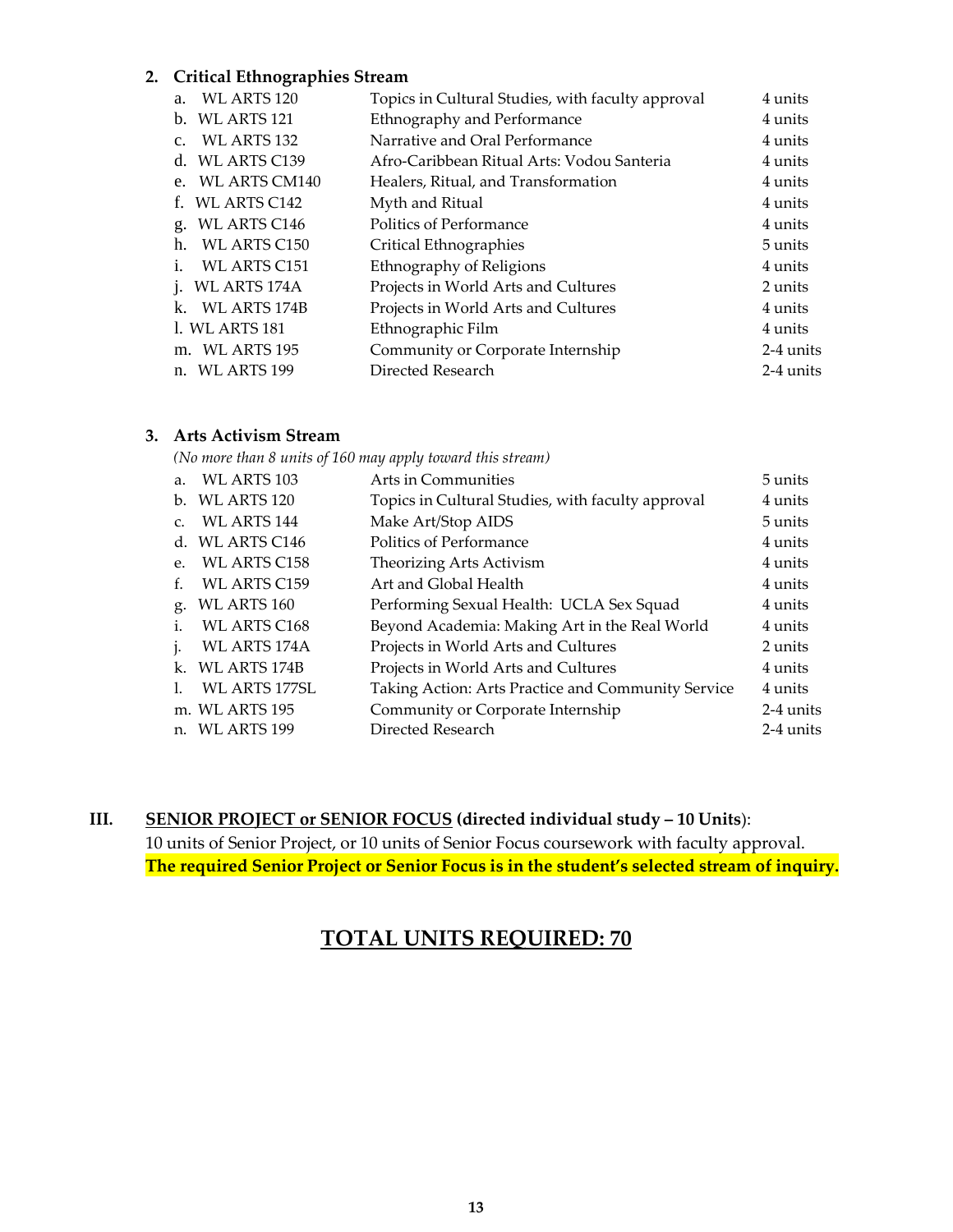## Sample Schedule for an Incoming **FIRST YEAR** Student

Below is a sample four-year plan outlining the graduation requirements for an **entering first year student**  pursuing the World Arts & Cultures Major. Courses in **BOLD** are the required lower and upper division courses for the major and should be taken any quarter during the year indicated when available. This sample schedule is a **suggestion** as to how a student may complete their major in order to graduate within 4 years. Please note, **course offerings are subject to change and classes may be full by the time of enrollment appointments** but itis the student's responsibility to ensure all major requirements are met. **Students need to consult with WACD Undergraduate Student Affairs Officer every quarter to confirm specific course selections for their major.**

| <b>FRESHMAN YEAR (15 units per quarter with added University/School required courses)</b> |                      |                      |  |
|-------------------------------------------------------------------------------------------|----------------------|----------------------|--|
| <u>Fall</u><br>Winter<br>Spring                                                           |                      |                      |  |
| $\vert$ WL ARTS 1 (5 units)                                                               | WL ARTS 20 (5 units) | WL ARTS 24 (5 units) |  |

| SOPHOMORE YEAR (14-20 units per quarter with added University/School required courses) |                      |                                  |  |
|----------------------------------------------------------------------------------------|----------------------|----------------------------------|--|
| Fall<br>Winter<br>Spring                                                               |                      |                                  |  |
| <b>Prep for the Major Elective</b><br>course (5 units)                                 | WL ARTS 33 (5 units) | <b>Stream Course (4-5 units)</b> |  |

| JUNIOR YEAR (12-15 units per quarter with added University/School required courses) |                                  |                                  |  |
|-------------------------------------------------------------------------------------|----------------------------------|----------------------------------|--|
| <b>Fall</b>                                                                         | Winter                           | Spring                           |  |
| WL ARTS 104 (5 units)                                                               | <b>Stream Course (4-5 units)</b> |                                  |  |
|                                                                                     |                                  |                                  |  |
|                                                                                     | WL ARTS 124 (5 units)            | <b>Stream Course (4-5 units)</b> |  |
| <b>Stream Course (4-5 units)</b>                                                    | <b>Stream Course (4-5 units)</b> | Senior Focus course (2-5 units)  |  |
|                                                                                     |                                  | WL ARTS $100$ A/B (5 units)      |  |

| SENIOR YEAR (12-14 units per quarter with added University/School required courses) |                                  |                                 |  |
|-------------------------------------------------------------------------------------|----------------------------------|---------------------------------|--|
| <b>Fall</b>                                                                         | Winter                           | Spring                          |  |
| <b>Stream Course (4-5 units)</b>                                                    | <b>Stream Course (4-5 units)</b> | Senior Focus course (2-5 units) |  |
|                                                                                     |                                  | or Senior Project               |  |
|                                                                                     |                                  | $(186B - 5 \text{ units})$      |  |
| Stream or Senior Focus course                                                       | Senior Focus course (2-5 units)  |                                 |  |
| $(2-5 \text{ units})$                                                               | or Senior Project                |                                 |  |
|                                                                                     | $(186A - 5$ units)               |                                 |  |

\*General Education and School requirement courses, ideally should be completed by the end of junior year, if not prior.

- WL Arts 1 fulfill the A&A Diversity Requirement
- WL Arts M23 will fulfill the Social Analysis GE
- WL Arts 33 will fulfill the Philosophical and Linguistic Analysis **OR** the Social Analysis GE
- WL Arts 51W will fulfill the Writing II Requirement and **only one** of the following GE's o Literary and Cultural Analysis **OR** Social Analysis

\*Students can take WAC 100A or 100B anytime but before their senior year.

\*Students **must** enroll into WL ARTS 124 during their junior year to prepare their proposal for their Senior Project or Senior Focus. This course **should not be taken** prior to the student's 3 rd year!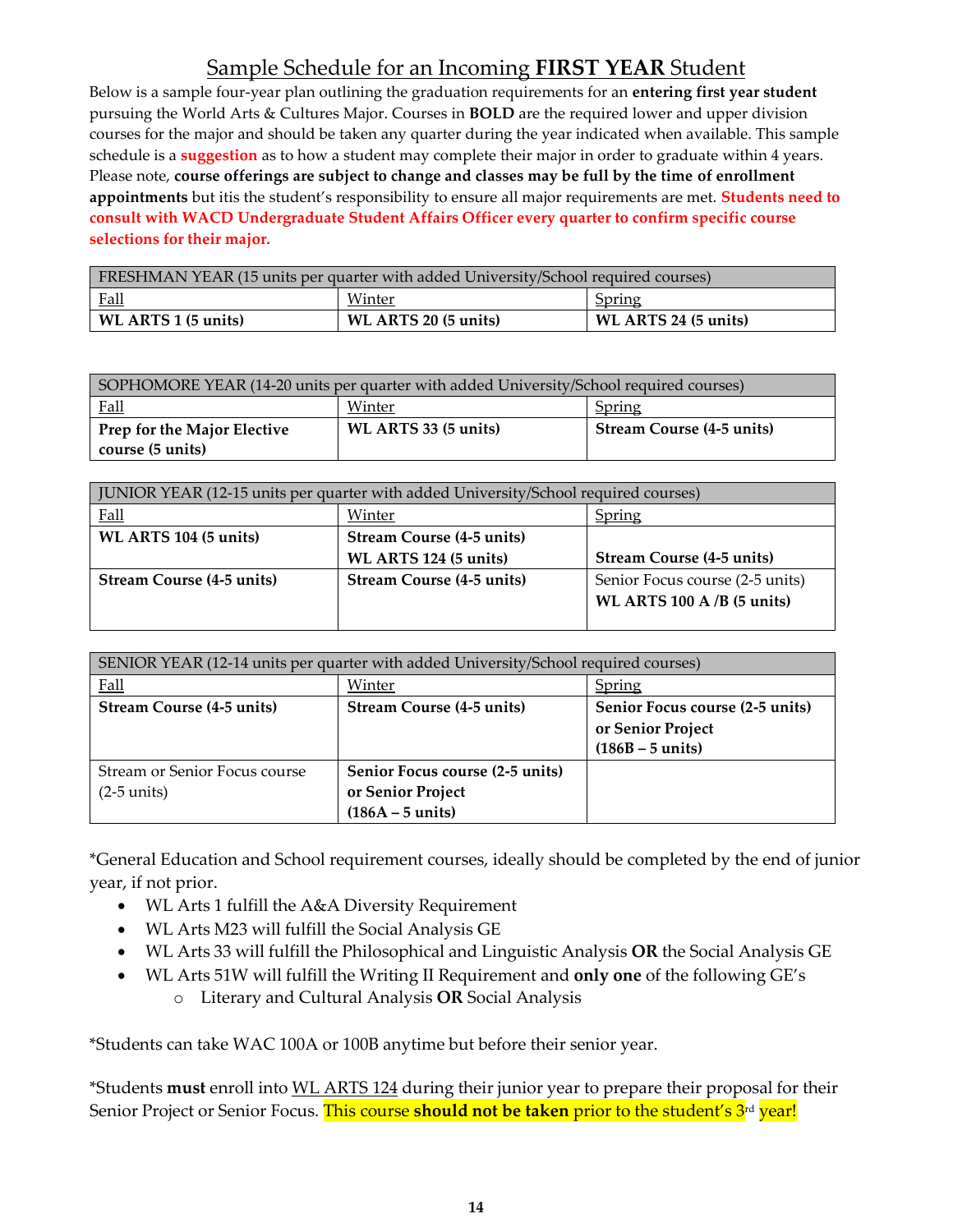## Sample Schedule for an Incoming **TRANSFER** Student

Below is a sample two-year plan outlining the graduation requirements for an **entering transfer student** pursuing the World Arts & Cultures Major. **This plan assumes that all general education requirements (including the Foreign Language Requirement) have been met.**

Courses in **BOLD** are the required lower and upper division courses for the major and should be taken any quarter during the year indicated when available. This sample schedule is a **suggestion** as to how a student may complete their major in order to graduate within 2 years. Please note, **course offerings are subject to change and classes may be full by the time of enrollment appointments** but it is the student's responsibility to ensure all major requirements are met. **Students need to consult with WACD Undergraduate Student Affairs Officer every quarter to confirm specific course selections for their major.**

| JUNIOR YEAR (14-15 units per quarter including any added outside courses) |                                 |                                  |  |
|---------------------------------------------------------------------------|---------------------------------|----------------------------------|--|
| <b>Fall</b>                                                               | Winter                          | Spring                           |  |
| WL ARTS 1 (5 units)                                                       | <b>WL ARTS 20 or WL ARTS 33</b> | WL ARTS 24 (5 units)             |  |
|                                                                           | $(5 \text{ units})$             |                                  |  |
| Prep for the Major Elective                                               | WL ARTS 124 (5 units)           | <b>WL ARTS 100A/B</b>            |  |
| course (5 units)                                                          |                                 |                                  |  |
| Stream Course (4-5 units)                                                 | Prep for the Major Elective     | <b>Stream Course (4-5 units)</b> |  |
|                                                                           | course (5 units)                |                                  |  |

| SENIOR YEAR (12-19 units per quarter including any added outside courses) |                                  |                                  |
|---------------------------------------------------------------------------|----------------------------------|----------------------------------|
| Fall                                                                      | Winter                           | <b>Spring</b>                    |
| WL ARTS 104 (5 units)                                                     | WL ARTS 20 or WL ARTS 33         | Senior Focus course (2-5 units)  |
|                                                                           | $(5 \text{ units})$              | or Senior Project                |
|                                                                           |                                  | $(186B - 5 \text{ units})$       |
| <b>Stream Course (4-5 units)</b>                                          | Senior Focus course (2-5 units)  | <b>Stream Course (4-5 units)</b> |
|                                                                           | or Senior Project                |                                  |
|                                                                           | $(186A - 5$ units)               |                                  |
| <b>Stream Course (4-5 units)</b>                                          | <b>Stream Course (4-5 units)</b> |                                  |
| Senior Focus course                                                       |                                  |                                  |
| $(2-5 \text{ units})$                                                     |                                  |                                  |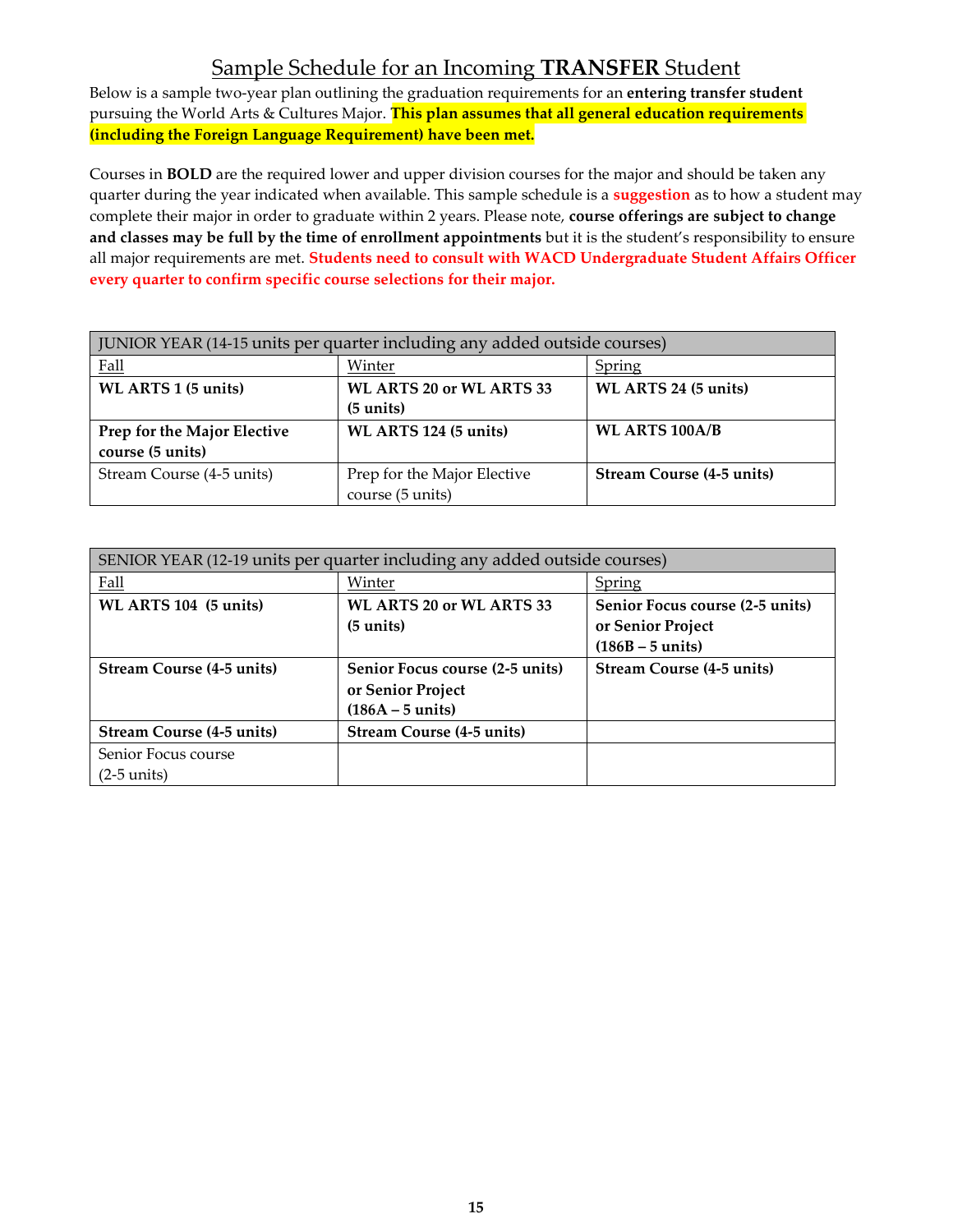## **WAC SENIOR REQUIREMENT**

WAC majors are **REQUIRED** to complete 10 units of either "Senior Project" or "Senior Focus" during their senior year. The learning acquired through the Senior Project or Senior Focus is designed as a capstone of the senior experience within the WAC major. Both the senior project and focus provide students an opportunity to explore an area, or areas of interest specific to the WAC Major. The required Senior Project or Senior Focus is in the student's selected stream of inquiry

#### **Senior Project (WL ARTS 186A and 186B)**

A project requires a student to develop an arts based or academic project on a topic that interests them and falls within their stream of specialization. The Senior Project may take the form of a thesis paper, documentary film, performance piece, exhibition, etc. The range of projects is vast and we strongly encourage experimental and creative modes of thinking and making.

In order to develop a Senior Project, students will enroll in WAC 186A in the Winter to begin developing their project; then students will enroll in WAC 186B in the Spring to finalize and present their project. Students who undertake a Senior Project have strong theoretical and practical skills through course-work and are prepared to execute a project they have envisioned with a high-degree of motivation and independence in work.

#### **Senior Focus**

A focus is a second pathway for completing Senior-level requirements of the WAC Major. Senior Focus includes 10 units of proposed and approved coursework. This coursework should exemplify the student's particular area (or areas) of interest and how these courses can serve their educational and career goals. Often, students take on Senior Focus when they want to acquire deeper level of critical and analytical understanding pertaining to a field of study. Some examples of Senior Foci include: Film as tool for Social Change, Gender in Cinema, Ethnographic Film Aesthetics, Curatorial Studies, to name a few.

The Senior Focus option requires students to independently select, propose, justify, and execute their coursework in consultation with a ladder faculty mentor from the department. Students must consult with this faculty at the earliest, preferably the Fall quarter of their senior year. Students who select Senior Focus may utilize internship credits (such as WL ARTS 195's "Community or Corporate Internship," and/or WL ARTS 199 "Directed Research Internship") so as to be directly mentored by a WAC faculty member to complete specialized coursework and outputs including research papers. This coursework can only be completed during the students last 4 quarters at the university.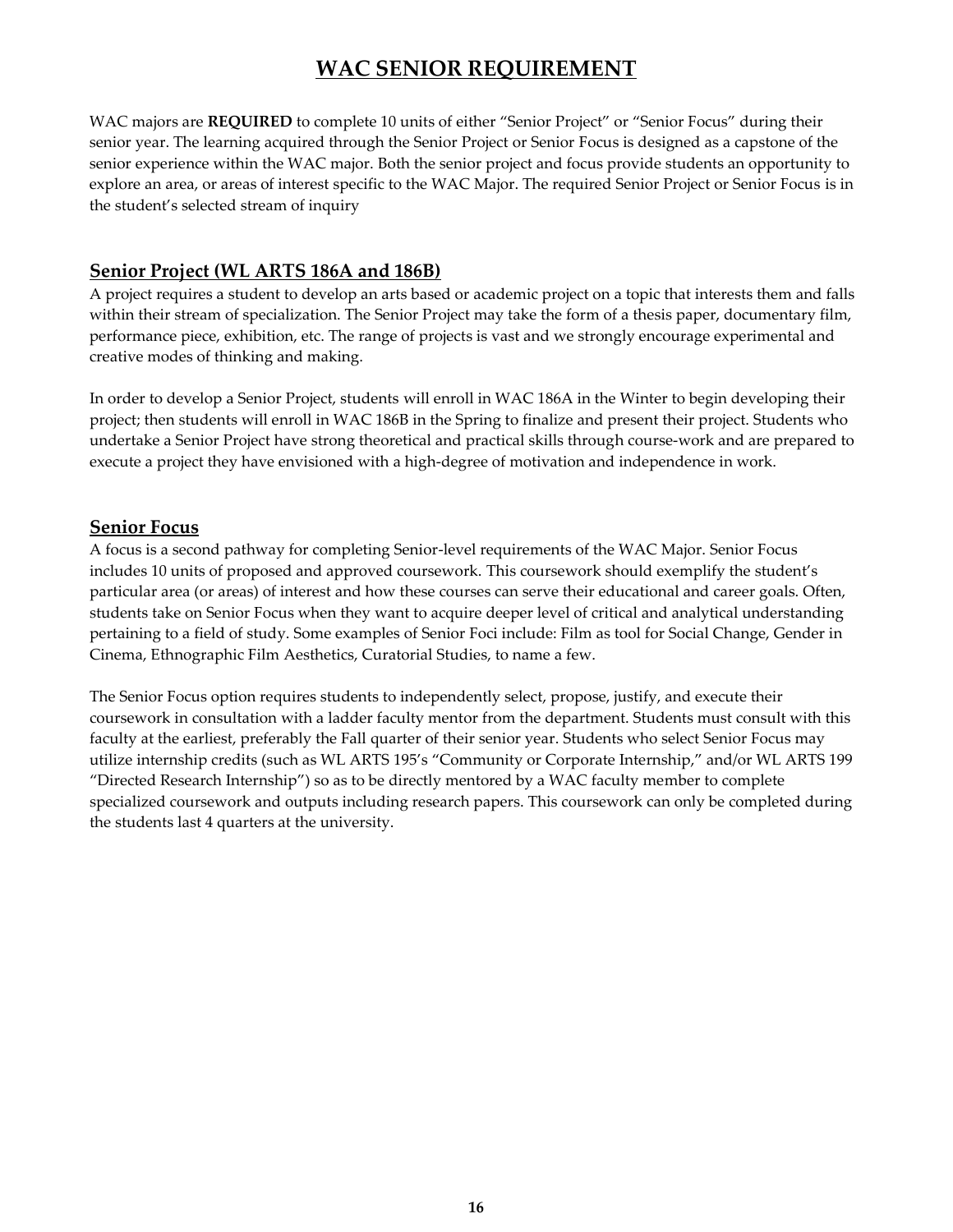#### **NOTES**:

- 1. **Students must meet with the Undergraduate Student Affairs Officer at least once every quarter**.
- 2. To be considered a full-time student (*especially for the purpose of financial aid*), students **must** be enrolled in a minimum of 12 units each quarter.
- 3. <mark>All courses for the major <u>MUST</u> be taken for a letter-grade. The only exception is when the course is</mark> **ONLY offered as Pass/No Pass.**
- 4. Students must carry a 3.0 overall GPA and a 3.0 GPA from the previous quarter (with all courses passed) in order to take over 20 units in any given quarter. To take over 20 units any quarter requiresapproval by The School of the Arts and Architecture [\(students@arts.ucla.edu\)](mailto:students@arts.ucla.edu).
- **5. The Senior Project or Senior Focus is a requirement. Students should consult with the Undergraduate Student Affairs Officer for more information in the Spring term of their junior year.**
- 6. Transfer course equivalents for the major can be determined when meeting with the WACD Undergraduate Advisor.
- 7. Refer to UCLA's School of the Arts and Architecture Proficiency and General Education Requirements for University/School requirements in order to graduate. The following link provides general UCLA information: [https://registrar.ucla.edu/academics/ge-requirement/campuswide-ge-requirements](https://registrar.ucla.edu/academics/ge-requirement/campuswide-ge-requirements-overview)[overview](https://registrar.ucla.edu/academics/ge-requirement/campuswide-ge-requirements-overview)
- 8. **UCLA requires that of the minimum 180 units required to graduate. At least 64 units must be at the upper division level, and 12 units must be designated as Upper Division Non-Major.**
- 9. Students planning on studying abroad must receive pre-approval from the School of the Arts and Architecture. It is **highly recommended** for students to meet with the WACD Undergraduate Student Affairs Officer for course planning **before** planning to apply for a study abroad program.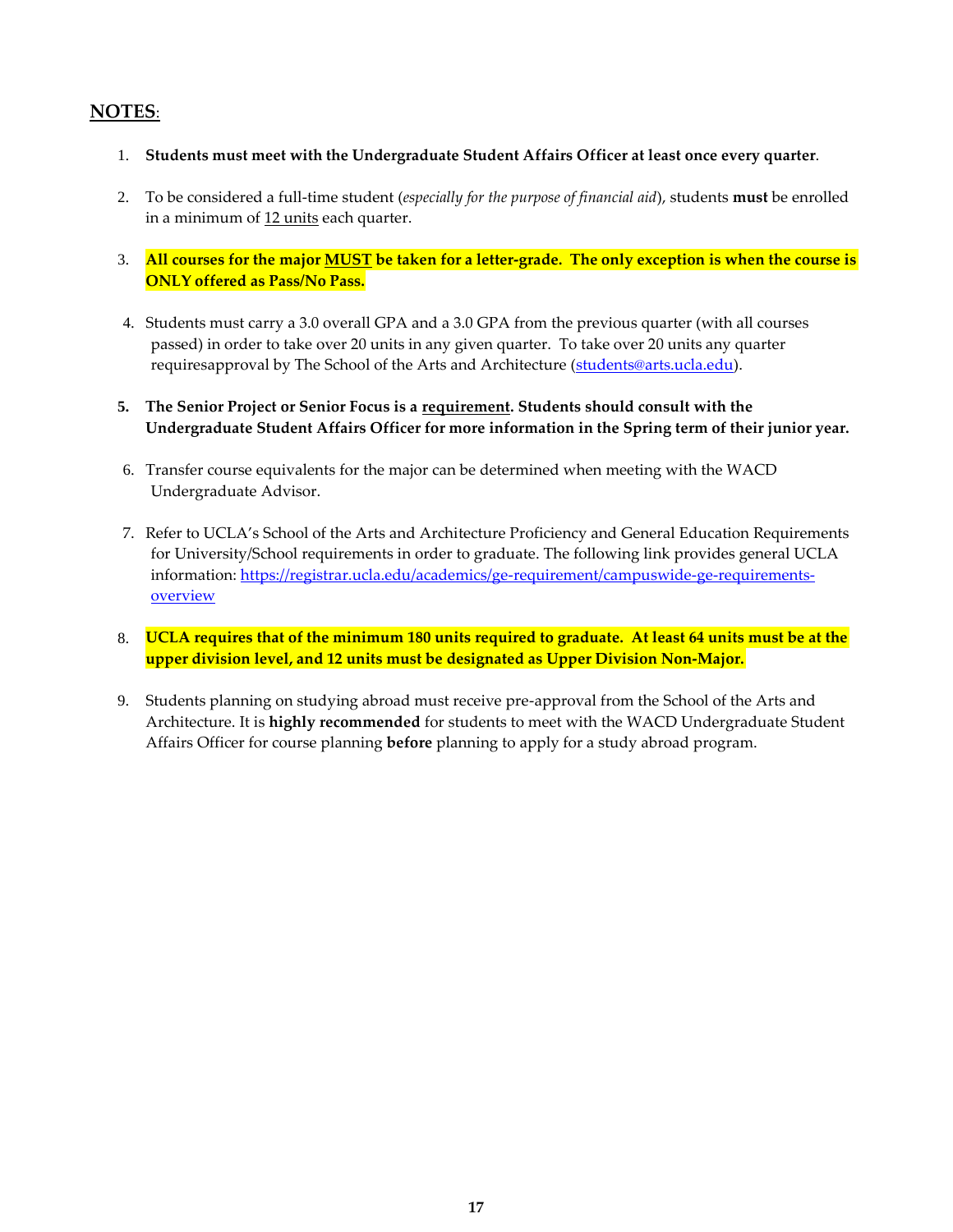#### **WACDAC**

World Arts and Cultures Advisory Council (WACDAC) is a group of student volunteers who meet on a quarterly basis with the department's Vice Chair of Undergraduate Affairs and the Student Affairs Officer. Volunteers serve as representatives of the student body, students from each year of both the BA programs in the department are represented at WACDAC.

WACDAC is a space where students and faculty express concerns, share the student body experience, explore opportunities and devise projects that strengthen the curricular and extracurricular work within the department.

Student volunteers are dedicated individuals who seek to assist the department in ways that will better serve the entire departmental community. They also know how to plan, delegate and execute tasks to achieve common goals that will strengthen the curricular and extracurricular work and activities within the department.

The Undergraduate Student Affairs Officer will send more information at the beginning of the Fall term.

#### **WACSMASH!**

WACSMASH! is an annual performing arts production that exhibits the choreographic and artistic work of undergraduate students in the World Arts and Cultures and Dance majors. The performances and display of work provide an opportunity for aspiring student choreographers and scholars to cultivate leadership as producers, foster creative and cultural explorations of various artistic media, and provide an intercultural learning experience to the UCLA community.

For more information, email - [wacsmash@gmail.com](mailto:wacsmash@gmail.com)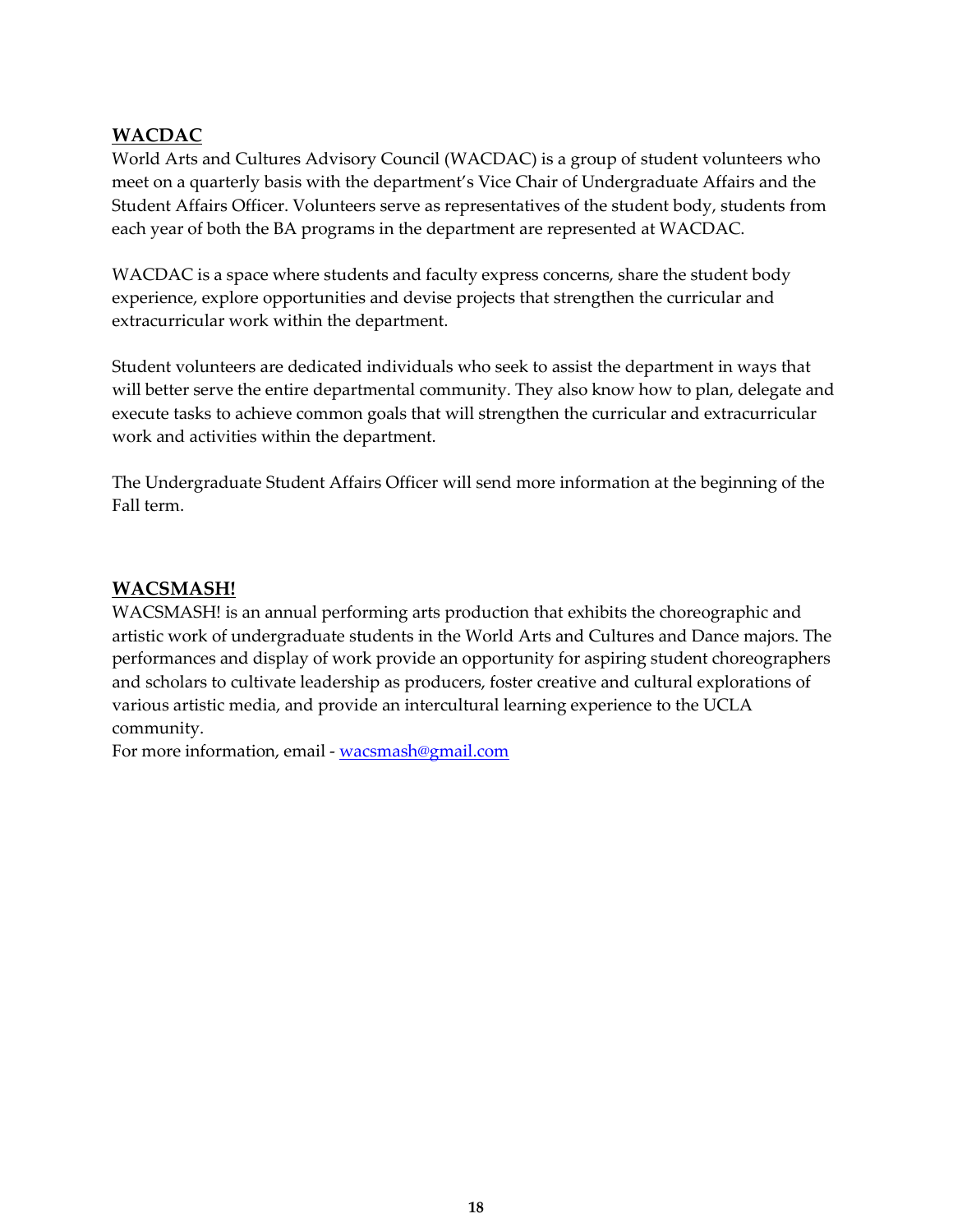## **KAUFMAN HALL RESOURCES**

**Dance Studios** – The Kaufman Hall studios are reserved for use by WACD faculty and currently enrolled WACD majors. Reservations are required at all times. For information on availability, hours of operation, reservations, procedures and policies, please refer to the "Kaufman Hall Studios" pamphlet posted in the Student Resource Room or contact the front office in 150 Kaufman.

Studios are equipped with auxiliary sound inputs for connecting external devices such as mobile phones, laptops, etc. Cables and adaptors are required.

Food and drink (except water in unbreakable, re-sealable containers) are prohibited in all studios. (Exception: Special events with approval from the Building Manager.)

**208 – Amber Dance Studio** Approx. 37' x 70', Studio Theater, Wood Floor, Street Shoes Allowed, Platform Seating **214 – Crystal Dance Studio** Approx. 44' x 35', Wood Floor, Piano, No Street Shoes Allowed **230 – Sapphire Dance Studio** Approx. 40' x 32', Vinyl Dance Floor, Ballet Barres, Piano, No Street Shoes Allowed **240 – Topaz Dance Studio** Approx. 39' x 32', Vinyl Dance Floor, Piano, No Street Shoes Allowed **250 – Coral Dance Studio** Approx. 25' x 29', Vinyl Dance Floor, No Street Shoes Allowed **1000 – Kaufman Family Garden Theater** Approx 48' x 35', Wood Dance Floor, Piano, Street Shoes allowed

**Departmental Newsletter** – The WACD department sends a weekly newsletter to all current students, as well as campus partners and alumni who request to remain on the newsletter's listserv. This newsletter contains vital information for current students regarding upcoming departmental events, internship opportunities, funding and scholarship announcements, and more. Students are highly encouraged to regularly read these newsletters so as to stay abreast of any opportunities that may enhance their student experience and overall well-being.

**Lockers** – A limited number of department-issued lockers is available to WACD majors. Lockers will be issued on a first-come, first-served basis at the beginning of the fall quarter. Bruin Card required. Please contact Arsenio Apillanes at (310) 206-6978 or at **arsenioa@arts.ucla.edu** for additional information and locker availability.

**Phones –** Campus telephones are located on the first floor near the southeast stairs and on the second floor near the restrooms. To dial a campus-to-campus telephone number, dial the last five digits of the number.

- **Dial 911 for EMERGENCY**
- **(310) 825-1491 for POLICE BUSINESS on CAMPUS**
- **(310) 794-9255 (4-"***WALK***") for CSO PROGRAMS ESCORT SERVICE**
- **(310) 825-4321 for CAMPUS INFORMATION**

CSO escorts are available free of charge to walk with students, faculty, staff, or visitors 365 days a year from dusk until 1:00 am between campus buildings, local living areas, or Westwood Village within the approximate boundaries of Sunset Boulevard to the north, Hilgard to the east, Wilshire to the South, and Veteran to the west. Please allow fifteen to twenty minutes for escort to arrive.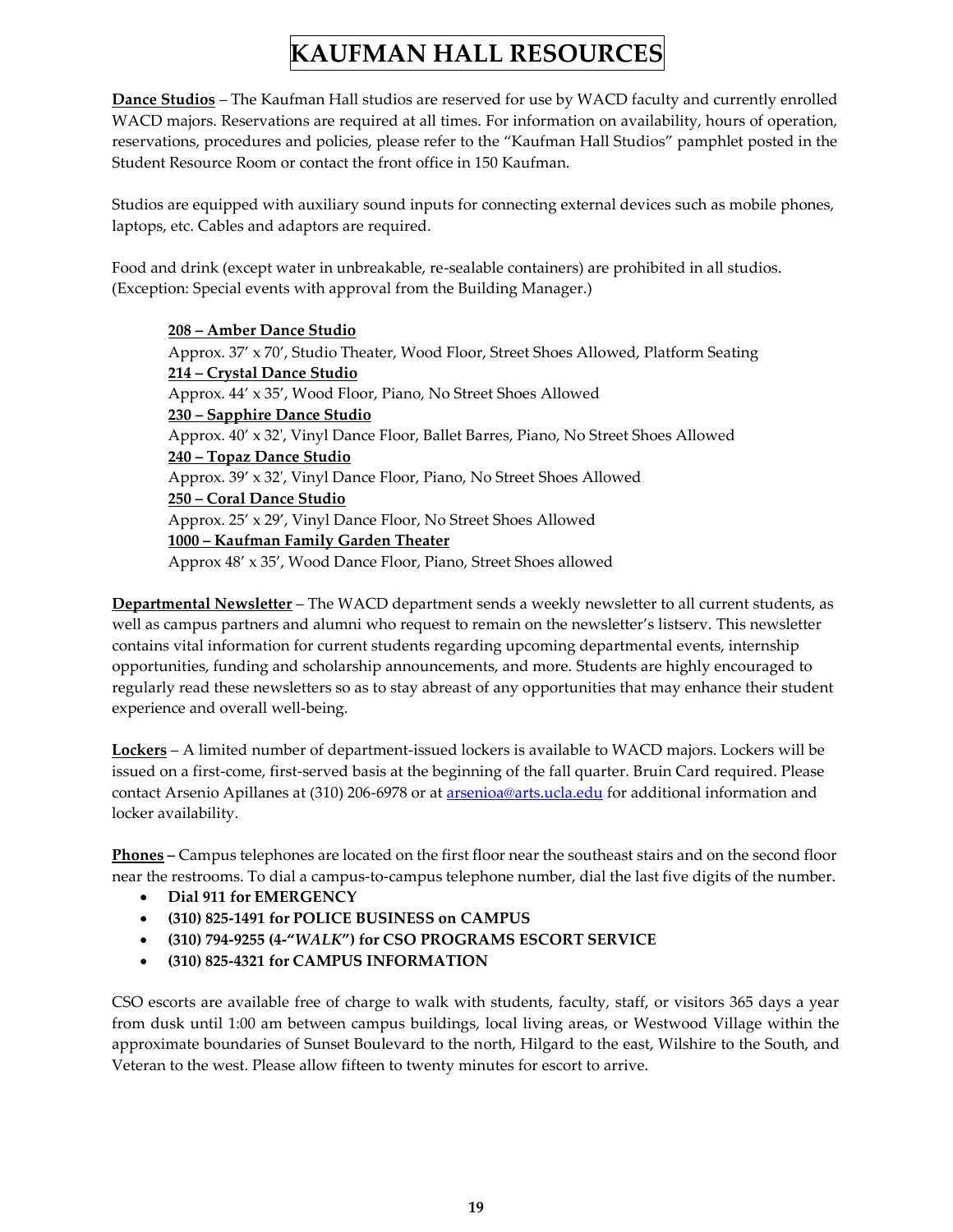**Student Resource Room (GKH-155B) –** Information on jobs, internships and scholarships are posted. This room may be reserved for meetings. Access is restricted to WACD majors only. **Bruin Card required**. Please contact Arsenio Apillanes at (310) 206-6978 for information regarding access enrollment and room reservations.

**Rainbow Lounge (GKH-155) –** Announcements regarding classes and special events on campus and around the community are posted on the bulletin board. This room is occasionally reserved for special events.

**Vending Machines/Graduate Mailboxes (155A)** – UCLA Vending Services maintains two vending machines that provide convenient and reasonably priced snacks and beverages.

Mailboxes for all WACD graduate students are also located in this room.

**Video Lab** – The Video Lab, located in Kaufman 145, has video editing equipment. There are a limited number of video camcorders and other production equipment available for checkout to students currently enrolled in WAC C180, video production, or students who have successfully completed the class in a previous quarter. Students must be approved users, possess a valid working Bruin Card and complete a Video Lab User agreement form. Students must also have faculty sponsorship to use the lab for any other department related projects. For more information, please contact Will O'Loughlen [\(woloughlen@arts.ucla.edu\)](mailto:woloughlen@arts.ucla.edu), Video Lab Manager. For specific info on the Video Lab, please visit this webpage: <https://wacd.ucla.edu/about/facilities/video-lab>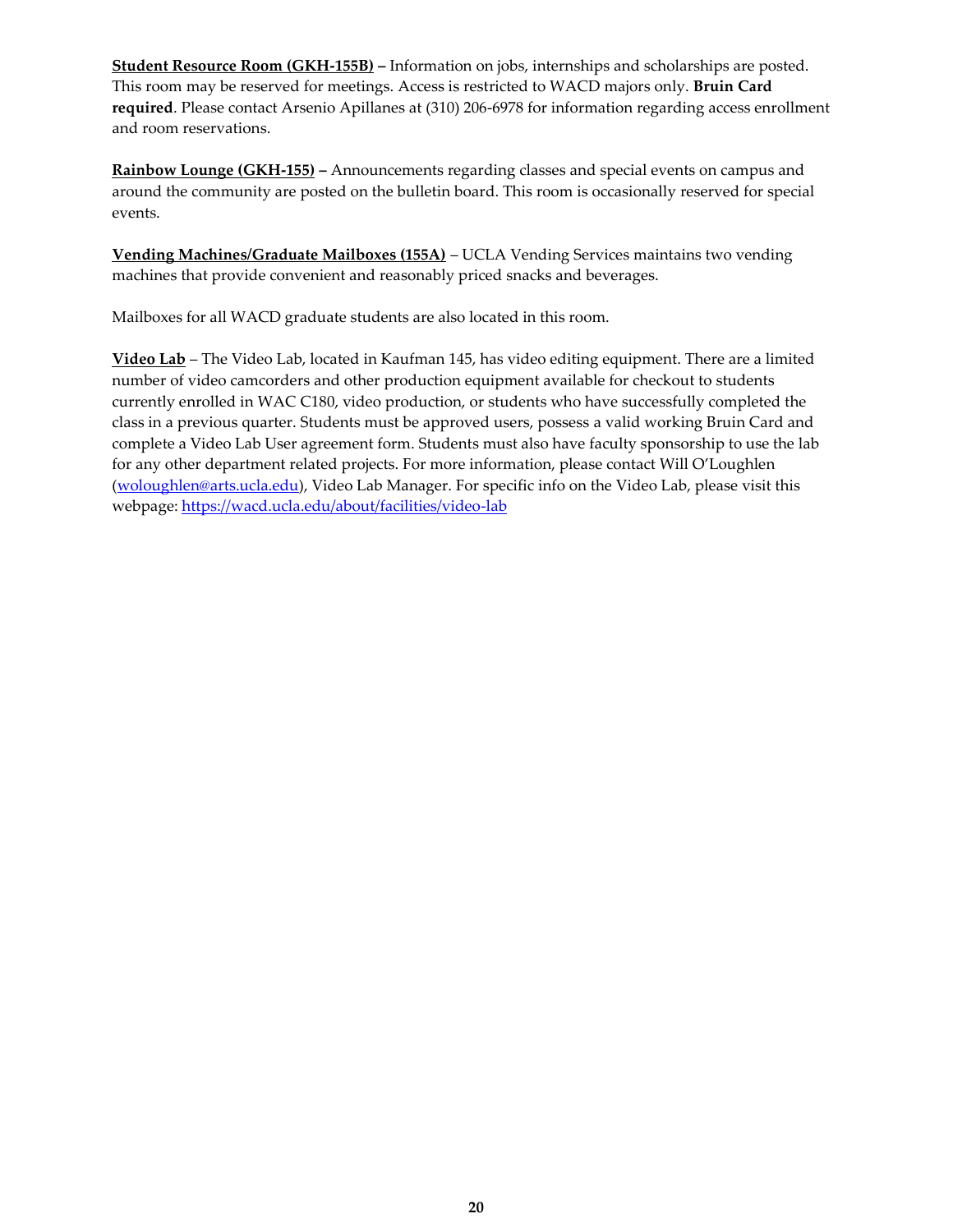## **WORLD ARTS AND CULTURES / DANCE CORE FACULTY**

- 1. BRYONN BAIN, MA, JD, Associate Professor and Director UCLA Prison Education Program Spoken Word, theater, hip-hop, Arts Activism, Underground Scholars Initiative.
- 2. ANURIMA BANERJI, Ph.D, Associate Professor, Vice Chair of Graduate Affairs Dance, performance, cultural politics, South Asian dance (Odissi), and research methodologies.
- 3. ALEXANDER UNGPRATEEB FLYNN, PH.D., Assistant Professor Ethnographic inquiry, curatorial practice, contemporary art, anti-colonial work.
- 4. SUSAN L. FOSTER, Ph.D., Professor Choreography/Performance, Dance Studies
- 5. DAN FROOT, MFA, Professor Creative Process, Performance and Business of the Arts.
- 6. DAVID GERE, Ph.D., Professor and Director UCLA Art and Global Health Center AIDS/arts activism, dance criticism, critical theory, queer studies. North America, South India
- 7. ANGELIA LEUNG, MA, CMA, Recall Professor, Interim Chair (2021-2022) Dance education, choreography/performance, movement analysis.
- 8. VICTORIA MARKS, B.A., Professor Choreography/performance, dance activism, Dance Studies, dances for stage and film.
- 9. JANET O'SHEA, Ph.D, Professor (Sabbatical Leave Fall and Winter 2021-2022) Dance studies, postcolonial studies, critical theory, South Asian classical and contemporary dance forms in global context.
- 10. LIONEL POPKIN, M.F.A., Professor, SOAA Associate Dean of Academic Affairs Choreography and Performance.
- 11. DAVID ROUSSÈVE, B.A., Professor (Sabbatical Leave Spring 2022) Choreography/Performance, writer, director, dancer, actor.
- 12. PETER SELLARS, B.A., Professor (On Leave Winter 2022) Director of opera, theatre and film and television; arts activism.
- 13. APARNA SHARMA, Ph.D, Associate Professor Video Production, post-colonial studies, and critical theory.
- 14. DAVID SHORTER, Ph.D., Professor (Sabbatical Leave Fall 2021) Indigenous ritual, semiotics, ethnography, colonialisms, native cinema, and the social science of the paranormal.
- 15. WENDY SUNG, Ph.D. Assistant Professor (On Leave, 2021-2022) Visual culture, digital and new media, race and critical ethnic studies.
- 16. PATRICIA TURNER, Ph.D., Professor, Dean and Vice Provost for Undergraduate Education Folklorist, author, and consulting scholar.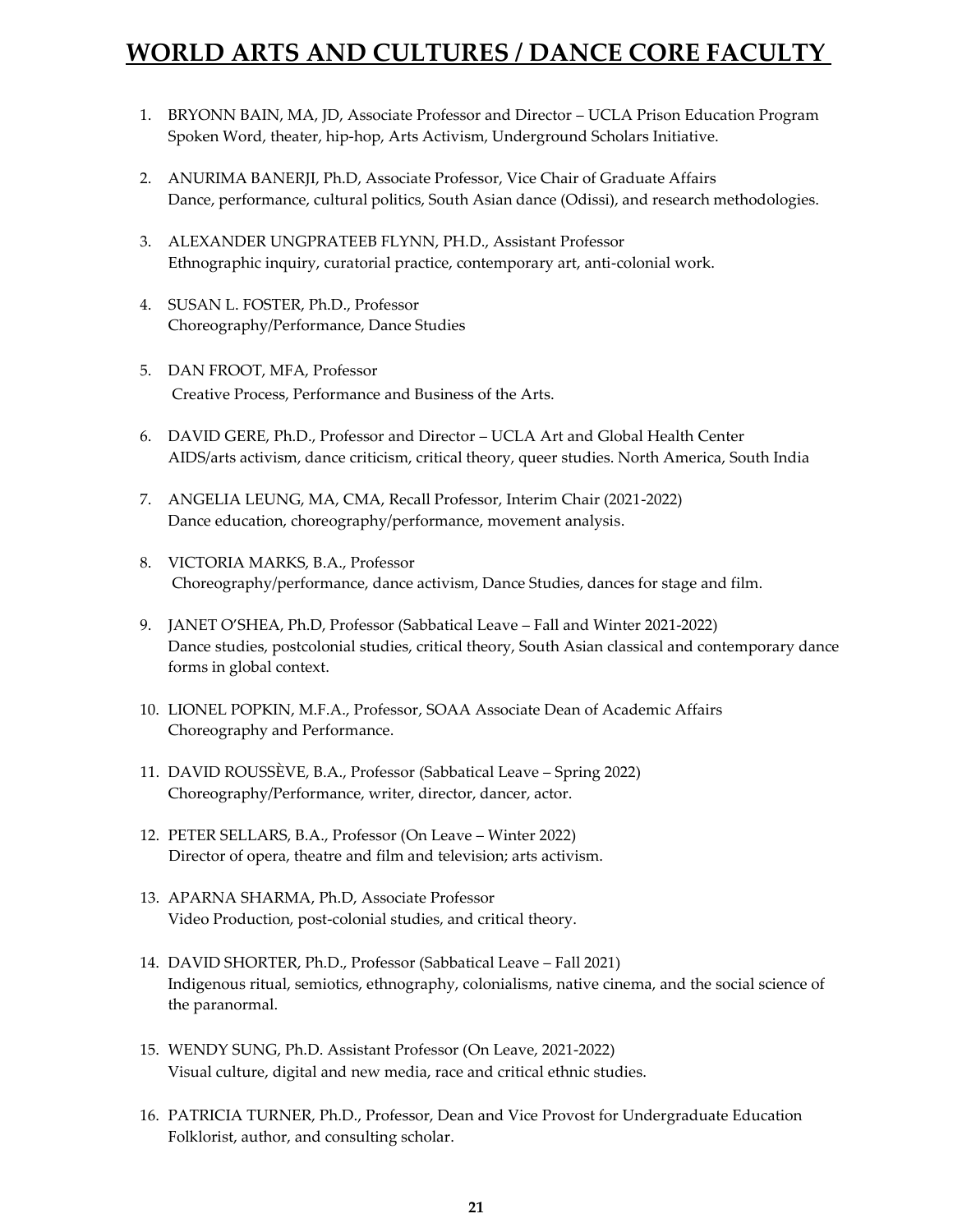- 17. TRIA BLU WAKPA, Ph.D, Assistant Professor Dance studies, critical theory, Indigenous contemporary dance, and research methodologies.
- 18. CHRISTOPHER WATERMAN, Ph.D., Professor (On Leave Fall 2021) Anthropology of music, performance arts, popular culture. Africa, African Americas
- 19. CHENG-CHIEH YU, M.F.A., Professor, Vice Chair of Undergraduate Affairs Choreography/Performance.

#### **LECTURERS, VISITING AND ADJUNCT PROFESSORS**

- 1. Joycelyn Adame (Arts Activism: Sex Squad)
- 2. Leonardo Bravo (Local Lives/Global Art, Space and Place)
- 3. Ann Carlson (Improvisation, Choreography)
- 4. Milka Djordjecvich (Dance anatomy/kinesiology, somatic practices)
- 5. Robert Een (Vocalization/Sound Resources, Composer/Choreographer Workshop)
- 6. Leigh Foaad (Hip-Hop)
- 7. Meryl Friedman (Arts Encounters)
- 8. Robert Gordon (Activist Poetry and Performance, WAC Senior Project)
- 9. Ginger Holguin (Production)
- 10. Morgan Hood (Beginning Ballet)
- 11. Faustin Linyekula (Regents' Lecturer in World Arts and Cultures/Dance Winter 2022)
- 12. Jackelyn Lopez (Hip Hop)
- 13. Marina Maghalaes (Global Perspectives on Dance)
- 14. Carol McDowell (Yoga, W.100A)
- 15. Elena Phipps (Textiles of the World; Understanding Textiles)
- 16. Gala Porras Kim (Visual Cultures)
- 17. Christine Sahin (World Dance Histories; Topics in Dance Studies)
- 18. Katherine Smith (Caribbean Studies, Intro to Field-Based Research Methods)
- 19. Willy Souly (West African technique)
- 20. Ken Swift (History & Art of Hip Hop Culture)
- 21. Jesse Tandler (Food Politics)
- 22. Julie Tolentino (Alma Hawkins Visiting Professor of Dance Winter 2022)
- 23. Natsuo Tomita (Ballet)
- 24. Jason Tsou (Martial Arts)
- 25. Roslyn Warby (Composition, Advanced Improvisation, Alexander Technique)
- 26. Gracie Whyte (Modern/Postmodern Technique)
- 27. Nathaniel Whitfield (Topics in Cultural Studies)
- 28. Margaret Williams (Dance for Camera)

*Current listing as of September 1, 2021* (Please visit our web site at [www.wacd.ucla.edu](http://www.wacd.ucla.edu/) for further information on WACD faculty.)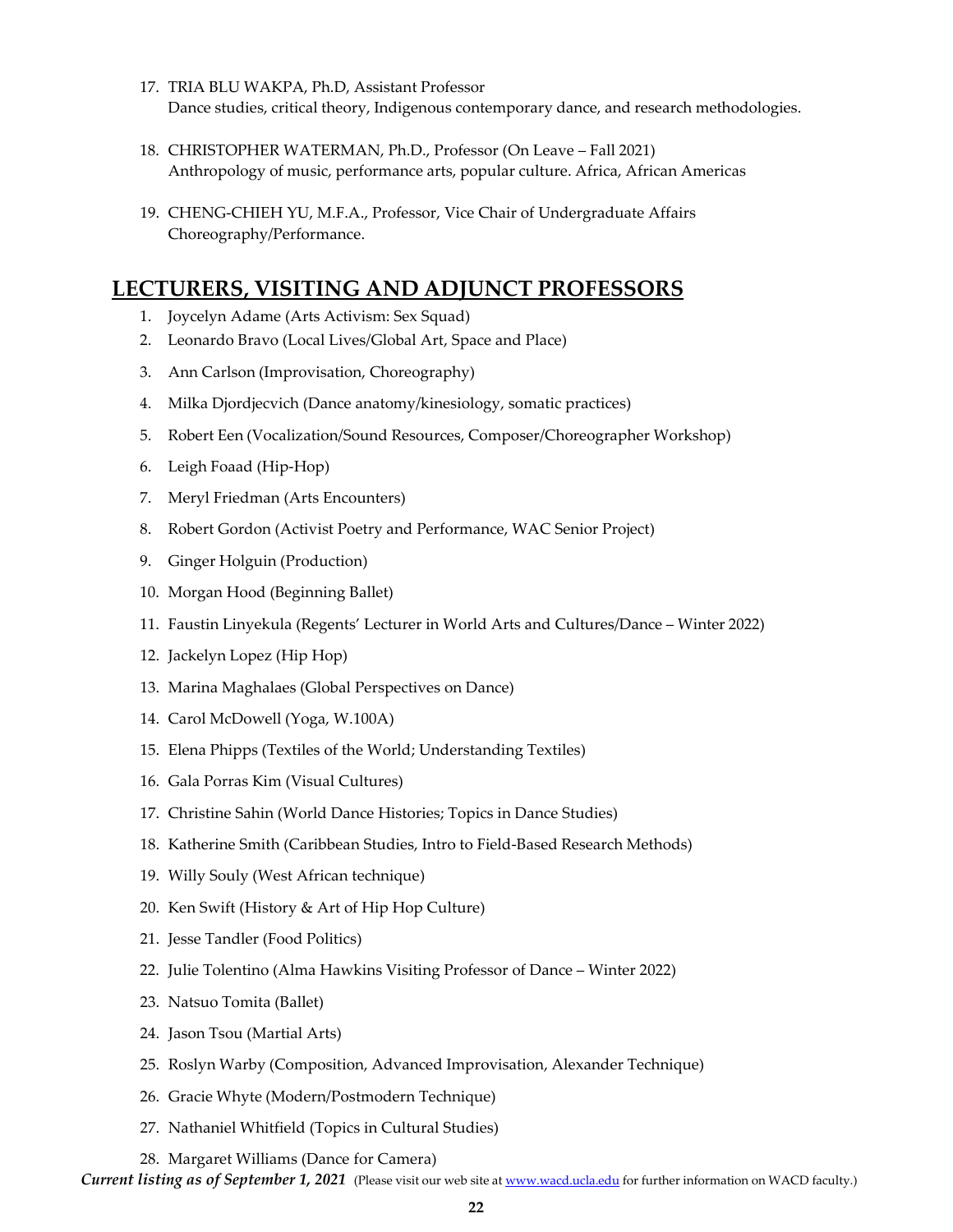# **UCLA CAMPUS RESOURCES**

## **CAREER CENTER**

501 Westwood Plaza (at Strathmore), Floors Two and Three ● (310) 206-1915 ● [www.career.ucla.edu](http://www.career.ucla.edu/)

The Career Center offers a variety of resources as well as individual and group advising:

- volunteer positions
- career guides
- career week
- on-campus recruitment
- Handshake online jobs & internships
- international scholarships
- international traveling
- internships abroad
- short-term work abroad
- teaching abroad

And more…

They offer Drop in, Appointment, and Online counseling. Check the website for more information.

#### **Drop-In CAREER Counseling (2nd floor of the Career Center)**

The UCLA Career Center provides Drop-In Counseling for undergraduate and graduate students throughout the year. It's a great opportunity to meet one-on-one with a career counselor without a prior appointment, and is the first step in the career counseling process.

Drop-In sessions last approximately 15 minutes, are on a first-come-first-served basis. They are designed to address students' immediate questions and needs, such as:

- Career exploration and job internship search resources
- Resume and cover letter critiques
- Graduate school and pre-professional guidance
- Referrals to appropriate Career Center and campus services

#### **BRUIN RESOURCE CENTER (BRC)**

B44 Student Activities Center ⚫ (310) 825-3945 ⚫ [www.brc.ucla.edu](http://www.brc.ucla.edu/)

The UCLA Bruin Resource Center (BRC) can enrich your experience by providing valuable resources, services and learning opportunities and by promoting a supportive and inclusive campus community. The BRC serves all UCLA students, with a particular focus on:

- Current and Former Foster Youth
- Transfer Students
- Veteran Students
- Undocumented Students

The BRC also offers programs that promote holistic development and education of the student and the larger campus community.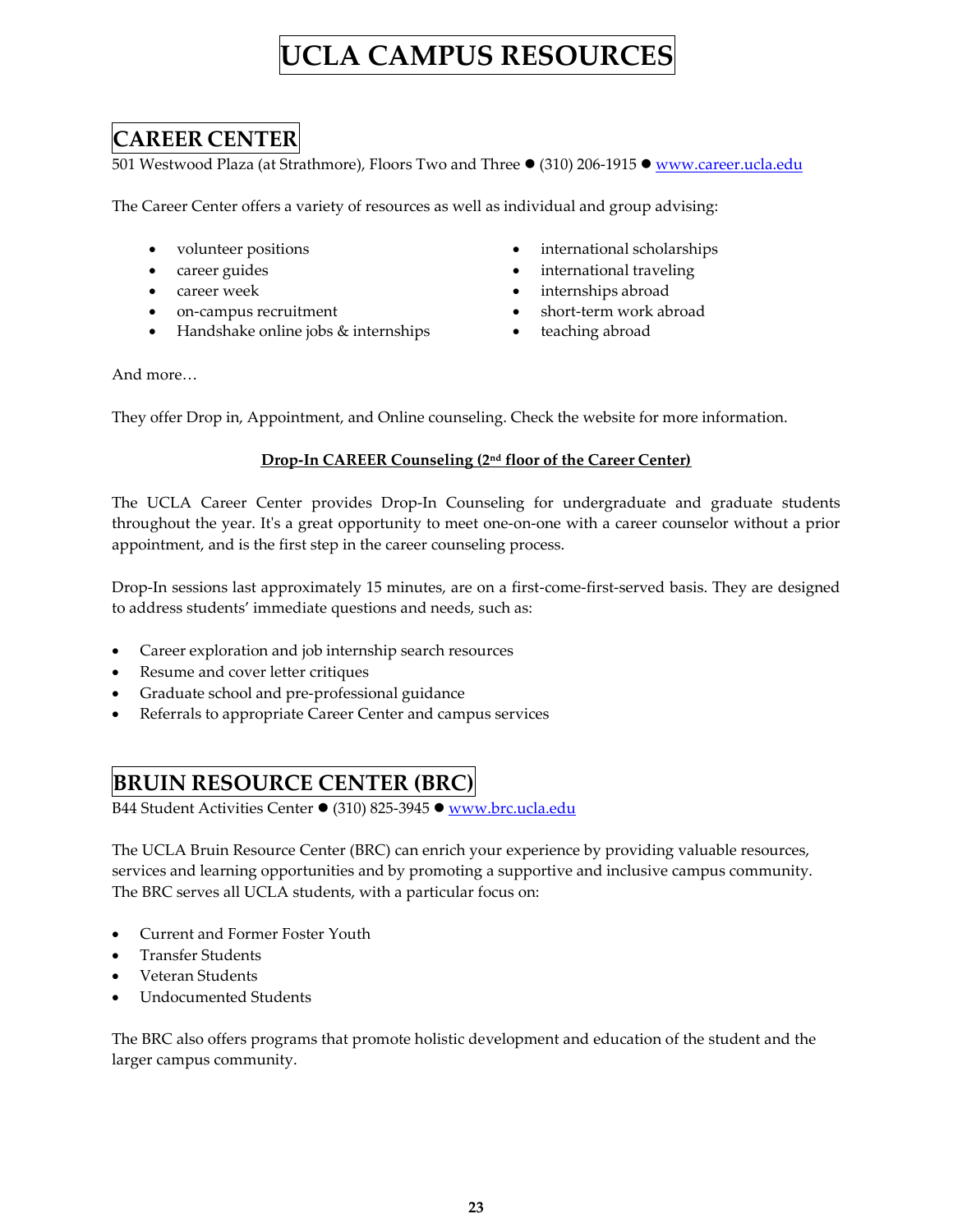## **LESBIAN GAY BISEXUAL TRANSGENDER AND QUEER CAMPUS RESOURCE CENTER (LGBTQ CRC)**

B36 Student Activities Center ⚫ (310) 206-3628 ⚫ [www.lgbtq.ucla.edu](http://www.lgbtq.ucla.edu/)

The Lesbian Gay Bisexual Transgender and Queer (LGBTQ) Campus Resource Center at UCLA offers a comprehensive range of education and advocacy services supporting intersectional identity development as well as fostering unity, wellness, and an open safe, and inclusive environment for UCLA's LGBTQ+ community.

## **CENTER FOR ACCESSIBLE EDUCATION (CAE)**

A255 Murphy Hall ● (310) 825-1501 ● [www.cae.ucla.edu](http://www.cae.ucla.edu/)

UCLA's Center for Accessible Education (CAE) facilitates academic accommodations for regularly enrolled, matriculating students with disabilities. The CAE provides access to the numerous educational opportunities available to students on our campus and empowers students to realize their academic potential.

To obtain disability-related accommodations and services through the CAE, students should complete a Request for Services form and upload appropriate documentation. Students may also download and complete a printable version of the Request for Services form and email or fax it to the CAE at (310) 825- 9656.

## **COUNSELING AND PSYCHOLOGICAL SERVICES (CAPS)**

John Wooden Center West ● (310) 825-0768 ● [www.counseling.ucla.edu](http://www.counseling.ucla.edu/)

The UCLA campus community is diverse in every way imaginable, and engaging with students with different gifts, backgrounds and sensibilities is one of the most exhilarating aspects of life at UCLA. The diverse counselors and clinicians at CAP are knowledgeable in a variety of areas, but they share one core passion: helping students to flourish while pursuing their personal and educational goals.

While the transition to UCLA can be an exciting challenge, some students may be coping with personal, financial, health and other stressors. The Counseling Center is available to support student growth and development, and to help students restore balance, build strength, gain emotional resiliency and increase personal well-being. Crisis Counseling is available 24-hours a day by phone.

## **COMMUNITY PROGRAMS OFFICE (CPO)**

Student Activities Center, 220 Westwood Plaza, Suite 105 ⚫ (310) 825-5969 ⚫ [www.cpo.ucla.edu](http://www.cpo.ucla.edu/)

The Community Programs Office (CPO) serves as an umbrella department for the Student Initiated Outreach Center, Student Retention Center, and twenty five student-initiated community service projects. The CPO strives to increase students from undeserved communities' access to higher education, retention in the university, and graduation rates while also serving as a conscious effort in the community, working towards the empowerment of all people.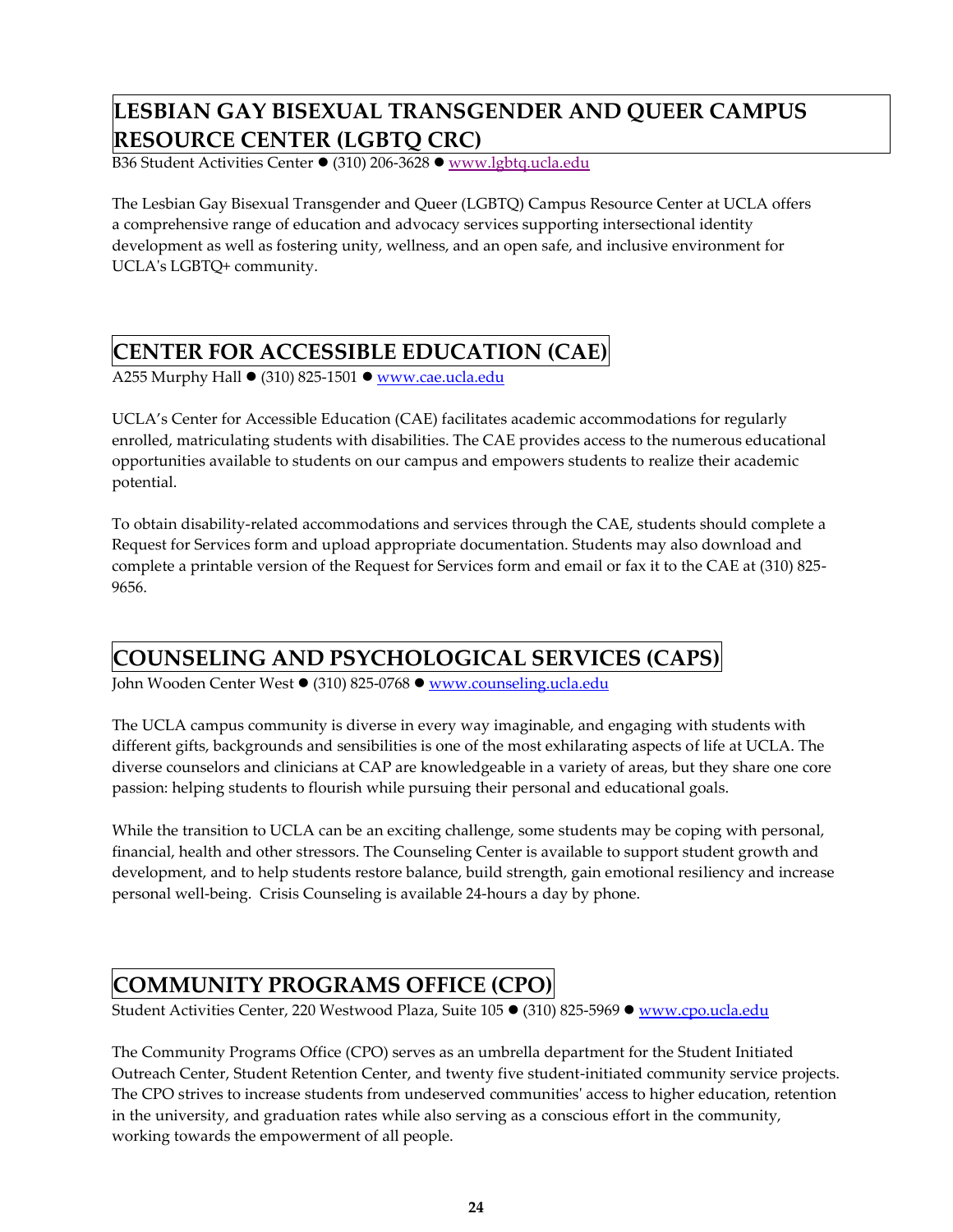## **DASHEW CENTER FOR INTERNATIONAL STUDENTS & SCHOLARS**

106 Bradley Hall ● (310) 825-1681 ● [www.internationalcenter.ucla.edu](http://www.internationalcenter.ucla.edu/)

The Dashew Center for International Students and Scholars (DCISS) enhances the UCLA experience for international students and scholars and promotes global connection through services to the university community. Staff members are international educators who uphold the highest professional standards and meet the needs of students and scholars with cultural sensitivity and awareness. They advise, counsel, advocate, ensure regulatory compliance and create learning and community involvement opportunities through their programs and events.

## **FUNDING SOURCES IN PROGRAMMING**

The following organizations look for well-organized projects, which not only benefit the specific interests of one particular group or organization, but also encourage student participation from other disciplines and departments on campus.

#### **Student Organizations, Leadership & Engagement (SOLE) (formerly the Center for Student Programming)**

105 Kerckhoff Hall ● (310) 825-7041 ● [www.sole.ucla.edu](http://www.sole.ucla.edu/)

#### **UCLA Performing Arts Student Committee**

B6 Royce Hall ● (310) 825-3253 ● [www.sca.ucla.edu](http://www.sca.ucla.edu/)

## **SERVICE LEARNING AND INTERNSHIP OPPORTUNITIES**

Experience in the communities of Los Angeles can benefit you in the following ways:

- It can give you a broader view of the arts in contemporary society
- You have the opportunity to learn from community leaders, professionals, and activists
- It challenges you to apply current knowledge and develop new skills
- You can engage in career exploration and refine your future goals

#### **WL ARTS 195 "Community or Corporate Internships in World Arts and Cultures" (2 to 4 units)**

Tutorial, six hours. Internship in supervised setting in community agency or business. Students meet on regular basis with instructor and provide periodic reports of their experience. May be repeated for maximum of 8 units. Individual contract with supervising faculty member required. P/NP or letter grading.

#### **UCLA Center for Community Engagement**

A265 Murphy Hall ● (310) 825-7867 ● [communityengagement.ucla.edu](https://communityengagement.ucla.edu/)

The Center for Community Engagement supports civic engagement for UCLA undergraduates and faculty through the integration of teaching, research and service alongside community partners. The Center actively promotes good citizenship, leadership and social justice through service learning, internships and other community-based learning experiences. In collaboration with campus academic departments,